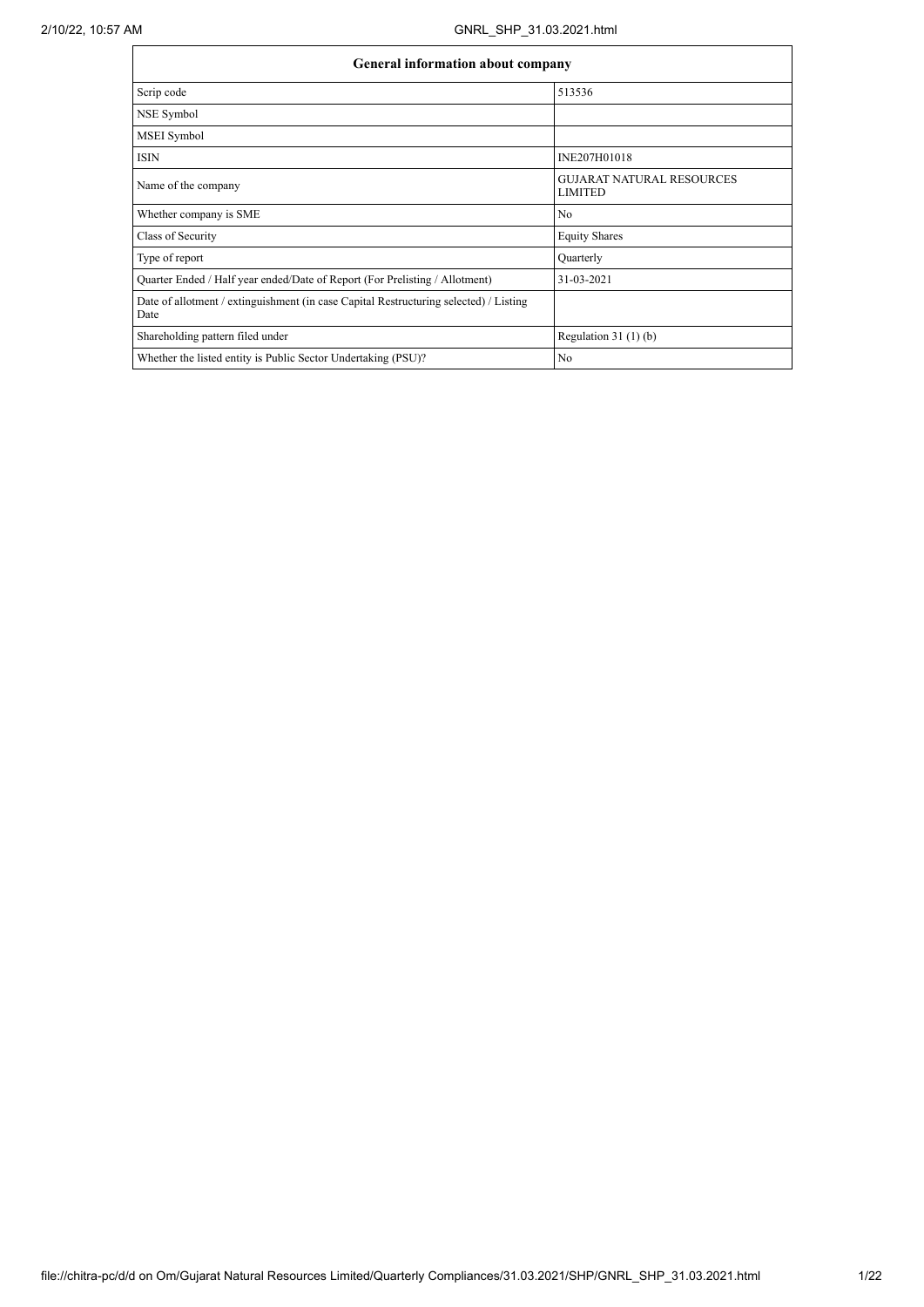|                | <b>Declaration</b>                                                                        |                |                                |                       |                             |  |  |
|----------------|-------------------------------------------------------------------------------------------|----------------|--------------------------------|-----------------------|-----------------------------|--|--|
| Sr.<br>No.     | Particular                                                                                | Yes/No         | Promoter and<br>Promoter Group | Public<br>shareholder | Non Promoter-<br>Non Public |  |  |
|                | Whether the Listed Entity has issued any partly paid up shares?                           | N <sub>0</sub> | N <sub>0</sub>                 | N <sub>0</sub>        | N <sub>0</sub>              |  |  |
| $\overline{c}$ | Whether the Listed Entity has issued any Convertible Securities<br>$\gamma$               | N <sub>0</sub> | N <sub>0</sub>                 | N <sub>0</sub>        | N <sub>0</sub>              |  |  |
| 3              | Whether the Listed Entity has issued any Warrants?                                        | Yes            | N <sub>0</sub>                 | Yes                   | N <sub>0</sub>              |  |  |
| 4              | Whether the Listed Entity has any shares against which<br>depository receipts are issued? | No             | N <sub>0</sub>                 | N <sub>0</sub>        | N <sub>0</sub>              |  |  |
| 5              | Whether the Listed Entity has any shares in locked-in?                                    | Yes            | Yes                            | No                    | N <sub>0</sub>              |  |  |
| 6              | Whether any shares held by promoters are pledge or otherwise<br>encumbered?               | Yes            | Yes                            |                       |                             |  |  |
| 7              | Whether company has equity shares with differential voting<br>rights?                     | No             | N <sub>0</sub>                 | N <sub>0</sub>        | N <sub>0</sub>              |  |  |
| 8              | Whether the listed entity has any significant beneficial owner?                           | Yes            |                                |                       |                             |  |  |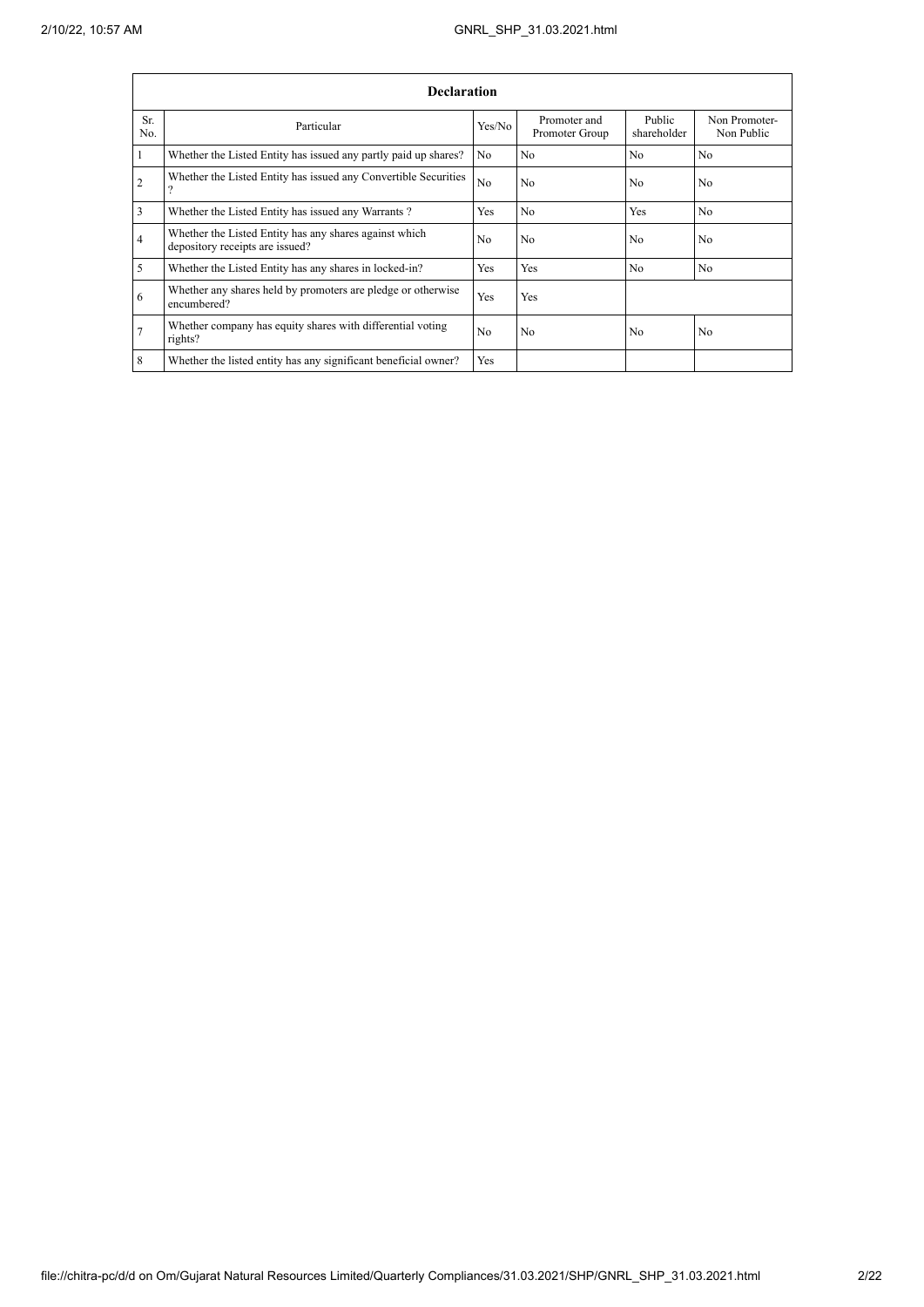$\mathbf{r}$ 

 $\overline{\phantom{0}}$ 

|                                        | Table I - Summary Statement holding of specified securities |              |                       |                             |                  |                                                                                                                    |                                                                                                                      |                                                                  |               |          |                     |  |
|----------------------------------------|-------------------------------------------------------------|--------------|-----------------------|-----------------------------|------------------|--------------------------------------------------------------------------------------------------------------------|----------------------------------------------------------------------------------------------------------------------|------------------------------------------------------------------|---------------|----------|---------------------|--|
|                                        | Category                                                    | Nos. Of      | No. of<br>fully paid  | No. Of<br>Partly<br>paid-up | No. Of<br>shares | Total nos.<br>shares<br>underlying<br>held (VII)<br>Depository<br>$= (IV) +$<br>Receipts<br>$(V)$ + $(VI)$<br>(VI) | Shareholding as a<br>% of total no. of<br>shares (calculated<br>as per SCRR,<br>1957) (VIII) As a<br>% of $(A+B+C2)$ | Number of Voting Rights held in each<br>class of securities (IX) |               |          |                     |  |
| Category<br>of<br>$($ $\Gamma$<br>(II) | shareholder                                                 | shareholders | up equity             | equity                      |                  |                                                                                                                    |                                                                                                                      | No of Voting (XIV) Rights                                        |               |          | Total as a          |  |
|                                        |                                                             | (III)        | shares<br>held $(IV)$ | shares<br>held<br>(V)       |                  |                                                                                                                    |                                                                                                                      | Class eg:<br>X                                                   | Class<br>eg:y | Total    | $%$ of<br>$(A+B+C)$ |  |
| (A)                                    | Promoter<br>&<br>Promoter<br>Group                          | 13           | 11795521              |                             |                  | 11795521                                                                                                           | 20.97                                                                                                                | 11795521                                                         |               | 11795521 | 20.97               |  |
| (B)                                    | Public                                                      | 2373         | 44456124              |                             |                  | 44456124                                                                                                           | 79.03                                                                                                                | 44456124                                                         |               | 44456124 | 79.03               |  |
| (C)                                    | Non<br>Promoter-<br>Non Public                              |              |                       |                             |                  |                                                                                                                    |                                                                                                                      |                                                                  |               |          |                     |  |
| (C1)                                   | <b>Shares</b><br>underlying<br><b>DRs</b>                   |              |                       |                             |                  |                                                                                                                    |                                                                                                                      |                                                                  |               |          |                     |  |
| (C2)                                   | Shares held<br>by<br>Employee<br>Trusts                     |              |                       |                             |                  |                                                                                                                    |                                                                                                                      |                                                                  |               |          |                     |  |
|                                        | Total                                                       | 2386         | 56251645              |                             |                  | 56251645                                                                                                           | 100                                                                                                                  | 56251645                                                         |               | 56251645 | 100                 |  |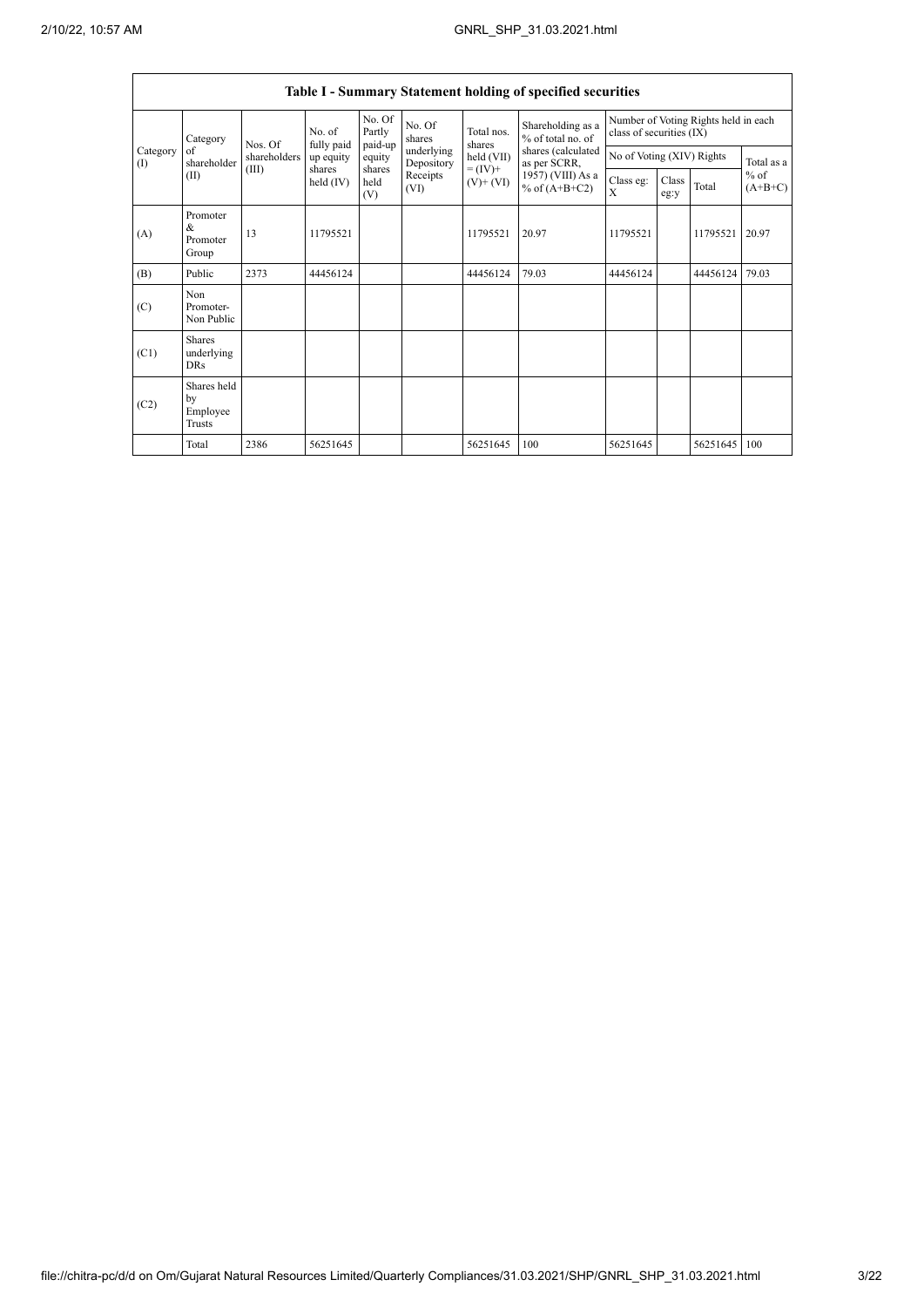|                 |                                           |                                                                                          |                                                                             |                                                                                                                        | Table I - Summary Statement holding of specified securities                                                                                                                             |                                        |                                                         |                                                                     |                                                         |                                           |
|-----------------|-------------------------------------------|------------------------------------------------------------------------------------------|-----------------------------------------------------------------------------|------------------------------------------------------------------------------------------------------------------------|-----------------------------------------------------------------------------------------------------------------------------------------------------------------------------------------|----------------------------------------|---------------------------------------------------------|---------------------------------------------------------------------|---------------------------------------------------------|-------------------------------------------|
| Category<br>(I) | Category<br>of<br>shareholder<br>(II)     | No. Of<br><b>Shares</b><br>Underlying<br>Outstanding<br>convertible<br>securities<br>(X) | No. of<br><b>Shares</b><br>Underlying<br>Outstanding<br>Warrants<br>$(X_i)$ | No. Of<br><b>Shares</b><br>Underlying<br>Outstanding<br>convertible<br>securities<br>and No. Of<br>Warrants<br>(Xi)(a) | Shareholding,<br>as a % assuming<br>full conversion<br>of convertible<br>securities (as a<br>percentage of<br>diluted share<br>capital) $(XI)$ =<br>$(VII)+(X)$ As a<br>% of $(A+B+C2)$ | Number of<br>Locked in shares<br>(XII) |                                                         | Number of<br>Shares pledged<br>or otherwise<br>encumbered<br>(XIII) |                                                         | Number of<br>equity shares                |
|                 |                                           |                                                                                          |                                                                             |                                                                                                                        |                                                                                                                                                                                         | No. $(a)$                              | As a<br>$%$ of<br>total<br><b>Shares</b><br>held<br>(b) | No. $(a)$                                                           | As a<br>$%$ of<br>total<br><b>Shares</b><br>held<br>(b) | held in<br>dematerialized<br>form $(XIV)$ |
| (A)             | Promoter<br>&<br>Promoter<br>Group        |                                                                                          |                                                                             |                                                                                                                        | 14.7                                                                                                                                                                                    | 6500000                                | 55.11                                                   | 6800000                                                             | 57.65                                                   | 11795521                                  |
| (B)             | Public                                    |                                                                                          | 24000000                                                                    | 24000000                                                                                                               | 85.3                                                                                                                                                                                    |                                        |                                                         |                                                                     |                                                         | 44327116                                  |
| (C)             | Non<br>Promoter-<br>Non Public            |                                                                                          |                                                                             |                                                                                                                        |                                                                                                                                                                                         |                                        |                                                         |                                                                     |                                                         |                                           |
| (C1)            | <b>Shares</b><br>underlying<br><b>DRs</b> |                                                                                          |                                                                             |                                                                                                                        |                                                                                                                                                                                         |                                        |                                                         |                                                                     |                                                         |                                           |
| (C2)            | Shares held<br>by<br>Employee<br>Trusts   |                                                                                          |                                                                             |                                                                                                                        |                                                                                                                                                                                         |                                        |                                                         |                                                                     |                                                         |                                           |
|                 | Total                                     |                                                                                          | 24000000                                                                    | 24000000                                                                                                               | 100                                                                                                                                                                                     | 6500000                                | 11.56                                                   | 6800000                                                             | 12.09                                                   | 56122637                                  |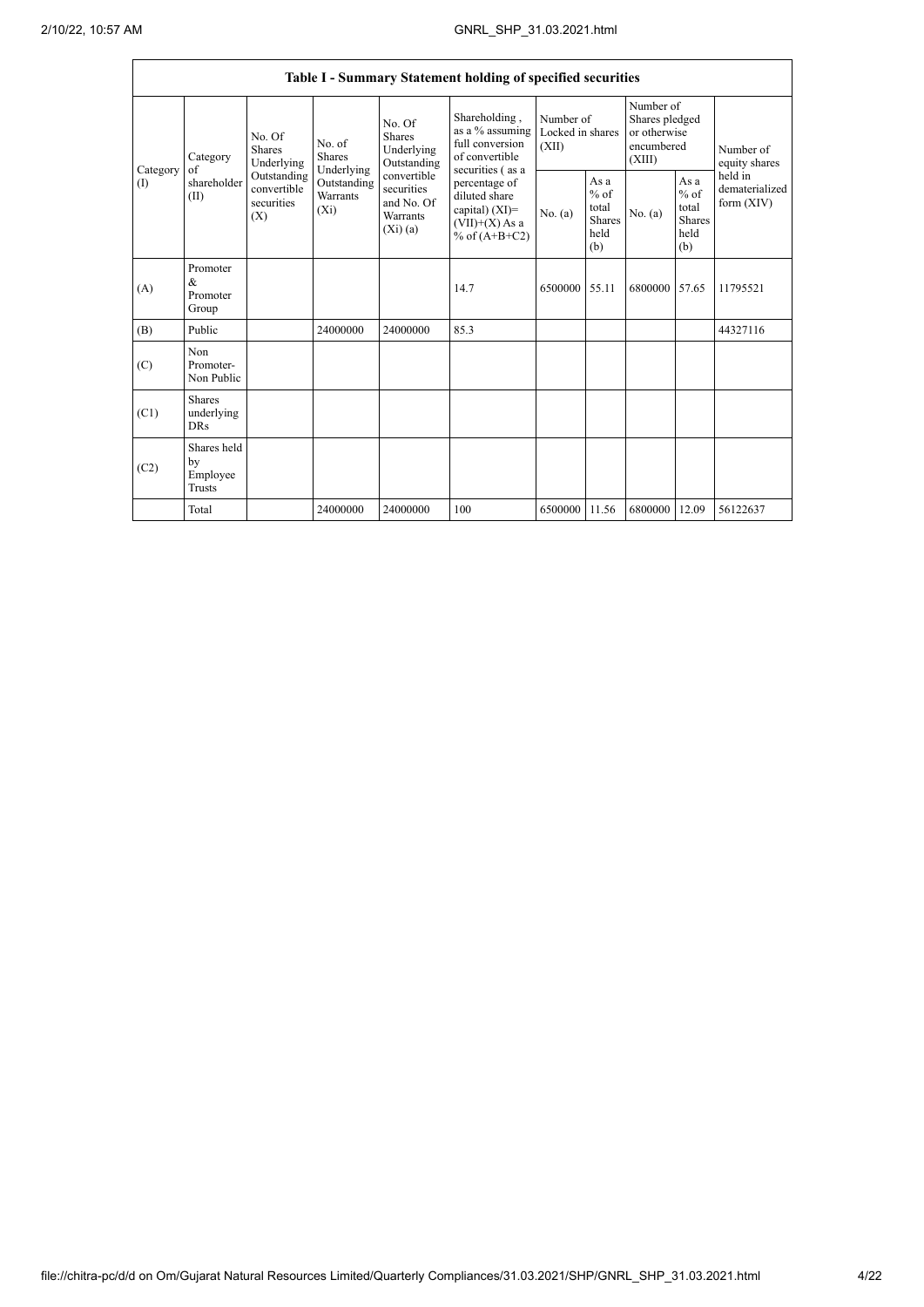Ĭ

|                                                                                                | Table II - Statement showing shareholding pattern of the Promoter and Promoter Group                                |                                                                              |                                   |                                 |                                    |                             |                                                  |                                                                  |               |          |                                 |
|------------------------------------------------------------------------------------------------|---------------------------------------------------------------------------------------------------------------------|------------------------------------------------------------------------------|-----------------------------------|---------------------------------|------------------------------------|-----------------------------|--------------------------------------------------|------------------------------------------------------------------|---------------|----------|---------------------------------|
|                                                                                                |                                                                                                                     |                                                                              |                                   | No.<br>Of                       | No. Of                             | Total nos.                  | Shareholding<br>as a % of<br>total no. of        | Number of Voting Rights held in each<br>class of securities (IX) |               |          |                                 |
| Sr.                                                                                            | Category $\&$<br>Name of the<br>Shareholders (I)                                                                    | Nos. Of<br>shareholders                                                      | No. of<br>fully paid<br>up equity | Partly<br>paid-<br>up           | shares<br>underlying<br>Depository | shares<br>held<br>$(VII) =$ | shares<br>(calculated<br>as per                  | No of Voting (XIV) Rights                                        |               |          | Total<br>as a %                 |
|                                                                                                |                                                                                                                     | (III)                                                                        | shares<br>held $(IV)$             | equity<br>shares<br>held<br>(V) | Receipts<br>(VI)                   | $(IV)+$<br>$(V)$ + $(VI)$   | SCRR,<br>1957) (VIII)<br>As a % of<br>$(A+B+C2)$ | Class eg:<br>Χ                                                   | Class<br>eg:y | Total    | of<br>Total<br>Voting<br>rights |
| A                                                                                              | Table II - Statement showing shareholding pattern of the Promoter and Promoter Group                                |                                                                              |                                   |                                 |                                    |                             |                                                  |                                                                  |               |          |                                 |
| (1)                                                                                            | Indian                                                                                                              |                                                                              |                                   |                                 |                                    |                             |                                                  |                                                                  |               |          |                                 |
| (a)                                                                                            | Individuals/Hindu<br>undivided Family                                                                               | 6                                                                            | 756621                            |                                 |                                    | 756621                      | 1.35                                             | 756621                                                           |               | 756621   | 1.35                            |
| (d)                                                                                            | Any Other<br>(specify)                                                                                              | $\tau$                                                                       | 11038900                          |                                 |                                    | 11038900                    | 19.62                                            | 11038900                                                         |               | 11038900 | 19.62                           |
| Sub-Total<br>(A)(1)                                                                            |                                                                                                                     | 13                                                                           | 11795521                          |                                 |                                    | 11795521                    | 20.97                                            | 11795521                                                         |               | 11795521 | 20.97                           |
| (2)                                                                                            | Foreign                                                                                                             |                                                                              |                                   |                                 |                                    |                             |                                                  |                                                                  |               |          |                                 |
| Total<br>Shareholding<br>of Promoter<br>and<br>Promoter<br>Group $(A)=$<br>$(A)(1)+(A)$<br>(2) |                                                                                                                     | 13                                                                           | 11795521                          |                                 |                                    | 11795521                    | 20.97                                            | 11795521                                                         |               | 11795521 | 20.97                           |
| B                                                                                              |                                                                                                                     | Table III - Statement showing shareholding pattern of the Public shareholder |                                   |                                 |                                    |                             |                                                  |                                                                  |               |          |                                 |
| (1)                                                                                            | Institutions                                                                                                        |                                                                              |                                   |                                 |                                    |                             |                                                  |                                                                  |               |          |                                 |
| (e)                                                                                            | Foreign Portfolio<br>Investors                                                                                      | 1                                                                            | 4357                              |                                 |                                    | 4357                        | 0.01                                             | 4357                                                             |               | 4357     | 0.01                            |
| Sub-Total<br>(B)(1)                                                                            |                                                                                                                     | 1                                                                            | 4357                              |                                 |                                    | 4357                        | 0.01                                             | 4357                                                             |               | 4357     | 0.01                            |
| (3)                                                                                            | Non-institutions                                                                                                    |                                                                              |                                   |                                 |                                    |                             |                                                  |                                                                  |               |          |                                 |
| (a(i))                                                                                         | Individuals -<br>i.Individual<br>shareholders<br>holding nominal<br>share capital up<br>to Rs. 2 lakhs.             | 2208                                                                         | 1391955                           |                                 |                                    | 1391955                     | 2.47                                             | 1391955                                                          |               | 1391955  | 2.47                            |
| (a(ii))                                                                                        | Individuals - ii.<br>Individual<br>shareholders<br>holding nominal<br>share capital in<br>excess of Rs. 2<br>lakhs. | 34                                                                           | 8529002                           |                                 |                                    | 8529002                     | 15.16                                            | 8529002                                                          |               | 8529002  | 15.16                           |
| (e)                                                                                            | Any Other<br>(specify)                                                                                              | 130                                                                          | 34530810                          |                                 |                                    | 34530810 61.39              |                                                  | 34530810                                                         |               | 34530810 | 61.39                           |
| Sub-Total<br>(B)(3)                                                                            |                                                                                                                     | 2372                                                                         | 44451767                          |                                 |                                    | 44451767                    | 79.02                                            | 44451767                                                         |               | 44451767 | 79.02                           |
| <b>Total Public</b><br>Shareholding<br>$(B)=(B)(1)+$<br>$(B)(2)+(B)$<br>(3)                    |                                                                                                                     | 2373                                                                         | 44456124                          |                                 |                                    | 44456124                    | 79.03                                            | 44456124                                                         |               | 44456124 | 79.03                           |
| $\mathbf C$                                                                                    | Table IV - Statement showing shareholding pattern of the Non Promoter- Non Public shareholder                       |                                                                              |                                   |                                 |                                    |                             |                                                  |                                                                  |               |          |                                 |
| Total (<br>$A+B+C2$ )                                                                          |                                                                                                                     | 2386                                                                         | 56251645                          |                                 |                                    | 56251645                    | 100                                              | 56251645                                                         |               | 56251645 | 100                             |
| Total<br>$(A+B+C)$                                                                             |                                                                                                                     | 2386                                                                         | 56251645                          |                                 |                                    | 56251645 100                |                                                  | 56251645                                                         |               | 56251645 | 100                             |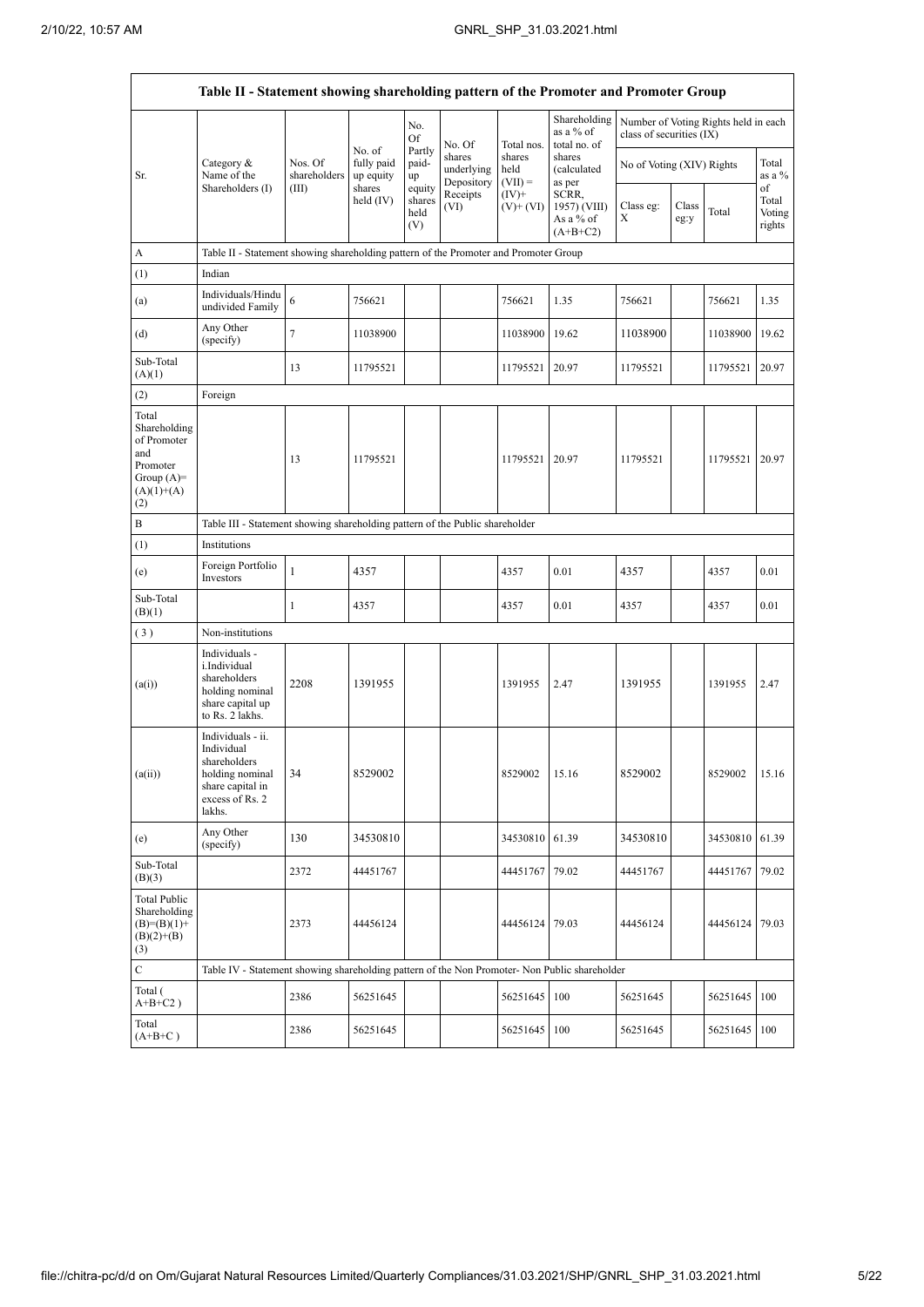$\mathsf{r}$ 

٦

|                                                                                             |                                                                                          |                                                                                      |                                                           | Table II - Statement showing shareholding pattern of the Promoter and Promoter Group          |                                        |                                                         |                                                                     |                                                         |                                           |  |
|---------------------------------------------------------------------------------------------|------------------------------------------------------------------------------------------|--------------------------------------------------------------------------------------|-----------------------------------------------------------|-----------------------------------------------------------------------------------------------|----------------------------------------|---------------------------------------------------------|---------------------------------------------------------------------|---------------------------------------------------------|-------------------------------------------|--|
| Sr.                                                                                         | No. Of<br><b>Shares</b><br>Underlying<br>Outstanding<br>convertible<br>securities<br>(X) | No. of<br>Shares<br>Underlying                                                       | No. Of Shares<br>Underlying<br>Outstanding<br>convertible | Shareholding, as a %<br>assuming full<br>conversion of<br>convertible securities              | Number of<br>Locked in shares<br>(XII) |                                                         | Number of<br>Shares pledged<br>or otherwise<br>encumbered<br>(XIII) |                                                         | Number of<br>equity shares                |  |
|                                                                                             |                                                                                          | Outstanding<br>Warrants<br>$(X_i)$                                                   | securities and<br>No. Of<br>Warrants (Xi)<br>(a)          | (as a percentage of<br>diluted share capital)<br>$(XI)=(VII)+(X) As a$<br>% of $(A+B+C2)$     | No. (a)                                | As a<br>$%$ of<br>total<br><b>Shares</b><br>held<br>(b) | No. (a)                                                             | As a<br>$%$ of<br>total<br><b>Shares</b><br>held<br>(b) | held in<br>dematerialized<br>form $(XIV)$ |  |
| A                                                                                           |                                                                                          | Table II - Statement showing shareholding pattern of the Promoter and Promoter Group |                                                           |                                                                                               |                                        |                                                         |                                                                     |                                                         |                                           |  |
| (1)                                                                                         | Indian                                                                                   |                                                                                      |                                                           |                                                                                               |                                        |                                                         |                                                                     |                                                         |                                           |  |
| (a)                                                                                         |                                                                                          |                                                                                      |                                                           | 0.94                                                                                          | $\mathbf{0}$                           | $\mathbf{0}$                                            | $\mathbf{0}$                                                        | $\mathbf{0}$                                            | 756621                                    |  |
| (d)                                                                                         |                                                                                          |                                                                                      |                                                           | 13.76                                                                                         | 6500000                                | 58.88                                                   | 6800000                                                             | 61.6                                                    | 11038900                                  |  |
| Sub-Total (A)<br>(1)                                                                        |                                                                                          |                                                                                      |                                                           | 14.7                                                                                          | 6500000                                | 55.11                                                   | 6800000                                                             | 57.65                                                   | 11795521                                  |  |
| (2)                                                                                         | Foreign                                                                                  |                                                                                      |                                                           |                                                                                               |                                        |                                                         |                                                                     |                                                         |                                           |  |
| Total<br>Shareholding<br>of Promoter<br>and Promoter<br>Group $(A)=$<br>$(A)(1)+(A)$<br>(2) |                                                                                          |                                                                                      |                                                           | 14.7                                                                                          | 6500000 55.11                          |                                                         | 6800000                                                             | 57.65                                                   | 11795521                                  |  |
| B                                                                                           |                                                                                          |                                                                                      |                                                           | Table III - Statement showing shareholding pattern of the Public shareholder                  |                                        |                                                         |                                                                     |                                                         |                                           |  |
| (1)                                                                                         | Institutions                                                                             |                                                                                      |                                                           |                                                                                               |                                        |                                                         |                                                                     |                                                         |                                           |  |
| (e)                                                                                         |                                                                                          | $\boldsymbol{0}$                                                                     | $\mathbf{0}$                                              | 0.01                                                                                          |                                        |                                                         |                                                                     |                                                         | 4357                                      |  |
| Sub-Total (B)<br>(1)                                                                        |                                                                                          | $\theta$                                                                             | $\mathbf{0}$                                              | 0.01                                                                                          |                                        |                                                         |                                                                     |                                                         | 4357                                      |  |
| (3)                                                                                         | Non-institutions                                                                         |                                                                                      |                                                           |                                                                                               |                                        |                                                         |                                                                     |                                                         |                                           |  |
| (a(i))                                                                                      |                                                                                          | 9000000                                                                              | 9000000                                                   | 12.95                                                                                         |                                        |                                                         |                                                                     |                                                         | 1288947                                   |  |
| (a(ii))                                                                                     |                                                                                          | $\overline{0}$                                                                       | $\mathbf{0}$                                              | 10.63                                                                                         |                                        |                                                         |                                                                     |                                                         | 8503002                                   |  |
| (e)                                                                                         |                                                                                          | 15000000                                                                             | 15000000                                                  | 61.72                                                                                         |                                        |                                                         |                                                                     |                                                         | 34530810                                  |  |
| Sub-Total (B)<br>(3)                                                                        |                                                                                          | 24000000                                                                             | 24000000                                                  | 85.3                                                                                          |                                        |                                                         |                                                                     |                                                         | 44322759                                  |  |
| <b>Total Public</b><br>Shareholding<br>$(B)=(B)(1)+$<br>$(B)(2)+(B)(3)$                     |                                                                                          | 24000000                                                                             | 24000000                                                  | 85.3                                                                                          |                                        |                                                         |                                                                     |                                                         | 44327116                                  |  |
| $\mathsf{C}$                                                                                |                                                                                          |                                                                                      |                                                           | Table IV - Statement showing shareholding pattern of the Non Promoter- Non Public shareholder |                                        |                                                         |                                                                     |                                                         |                                           |  |
| Total (<br>$A+B+C2$ )                                                                       |                                                                                          | 24000000                                                                             | 24000000                                                  | 100                                                                                           | 6500000                                | 11.56                                                   |                                                                     |                                                         | 56122637                                  |  |
| Total<br>$(A+B+C)$                                                                          |                                                                                          | 24000000                                                                             | 24000000                                                  | 100                                                                                           | 6500000                                | 11.56                                                   | 6800000                                                             | 12.09                                                   | 56122637                                  |  |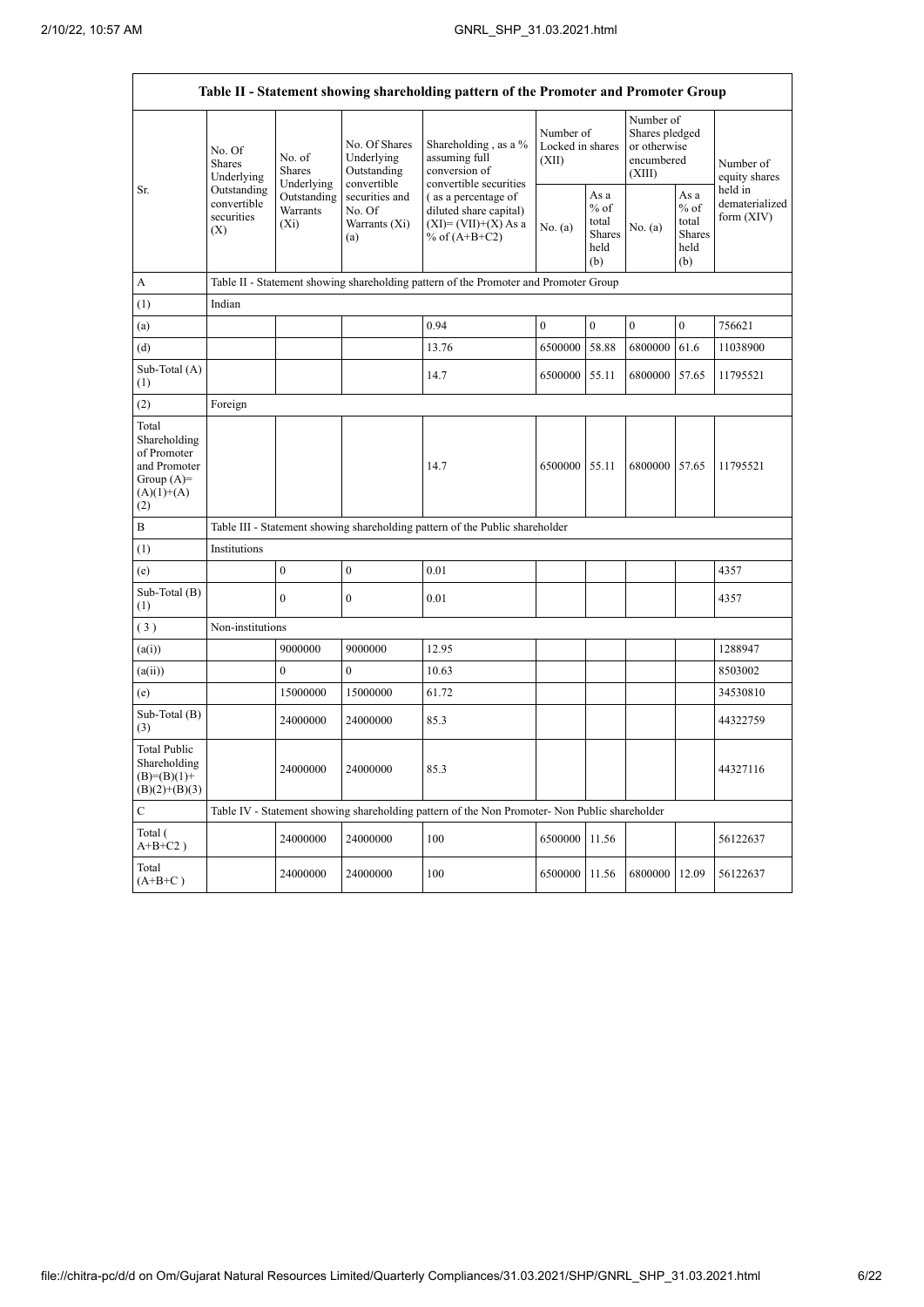| Individuals/Hindu undivided Family                                                                                                                                                         |                                              |                                                               |                                                 |                                             |                                      |                                    |  |
|--------------------------------------------------------------------------------------------------------------------------------------------------------------------------------------------|----------------------------------------------|---------------------------------------------------------------|-------------------------------------------------|---------------------------------------------|--------------------------------------|------------------------------------|--|
| Searial No.                                                                                                                                                                                | $\mathbf{1}$                                 | $\sqrt{2}$                                                    | 3                                               | $\overline{4}$                              | 5                                    | 6                                  |  |
| Name of the<br>Shareholders (I)                                                                                                                                                            | <b>PAYAL</b><br><b>SHALIN</b><br><b>SHAH</b> | <b>ASHOK</b><br><b>CHINUBHAI</b><br><b>SHAH</b>               | <b>MALAV</b><br><b>AJITBHAI</b><br><b>MEHTA</b> | <b>LEENA</b><br><b>ASHOK</b><br><b>SHAH</b> | <b>JAYSHREEBEN</b><br>AJITBHAI MEHTA | <b>SHALIN</b><br><b>ASHOK SHAH</b> |  |
| PAN(II)                                                                                                                                                                                    | AAAPN9171D                                   | AFGPS2827G                                                    | ACBPM6865G                                      | AFGPS2826H                                  | AAYPM2755L                           | AEQPS9910M                         |  |
| No. of fully paid<br>up equity shares<br>held $(IV)$                                                                                                                                       | 565000                                       | 125100                                                        | 48000                                           | 9700                                        | 8421                                 | 400                                |  |
| No. Of Partly paid-<br>up equity shares<br>held (V)                                                                                                                                        |                                              |                                                               |                                                 |                                             |                                      |                                    |  |
| No. Of shares<br>underlying<br>Depository<br>Receipts (VI)                                                                                                                                 |                                              |                                                               |                                                 |                                             |                                      |                                    |  |
| Total nos. shares<br>held $(VII) = (IV) +$<br>$(V)$ + $(VI)$                                                                                                                               | 565000                                       | 125100                                                        | 48000                                           | 9700                                        | 8421                                 | 400                                |  |
| Shareholding as a<br>% of total no. of<br>shares (calculated<br>as per SCRR,<br>1957) (VIII) As a<br>% of $(A+B+C2)$                                                                       | $\mathbf{1}$                                 | 0.22                                                          | 0.09                                            | 0.02                                        | 0.01                                 | $\boldsymbol{0}$                   |  |
|                                                                                                                                                                                            |                                              | Number of Voting Rights held in each class of securities (IX) |                                                 |                                             |                                      |                                    |  |
| Class eg:X                                                                                                                                                                                 | 565000                                       | 125100                                                        | 48000                                           | 9700                                        | 8421                                 | 400                                |  |
| Class eg:y                                                                                                                                                                                 |                                              |                                                               |                                                 |                                             |                                      |                                    |  |
| Total                                                                                                                                                                                      | 565000                                       | 125100                                                        | 48000                                           | 9700                                        | 8421                                 | 400                                |  |
| Total as a % of<br>Total Voting rights                                                                                                                                                     | 1                                            | 0.22                                                          | 0.09                                            | 0.02                                        | 0.01                                 | $\boldsymbol{0}$                   |  |
| No. Of Shares<br>Underlying<br>Outstanding<br>convertible<br>securities $(X)$                                                                                                              |                                              |                                                               |                                                 |                                             |                                      |                                    |  |
| No. of Shares<br>Underlying<br>Outstanding<br>Warrants (Xi)                                                                                                                                |                                              |                                                               |                                                 |                                             |                                      |                                    |  |
| No. Of Shares<br>Underlying<br>Outstanding<br>convertible<br>securities and No.<br>Of Warrants (Xi)<br>(a)                                                                                 |                                              |                                                               |                                                 |                                             |                                      |                                    |  |
| Shareholding, as a<br>% assuming full<br>conversion of<br>convertible<br>securities (as a<br>percentage of<br>diluted share<br>capital) $(XI)=$<br>$(VII)+(Xi)(a) As a$<br>% of $(A+B+C2)$ | 0.7                                          | 0.16                                                          | 0.06                                            | 0.01                                        | 0.01                                 | $\mathbf{0}$                       |  |
| Number of Locked in shares (XII)                                                                                                                                                           |                                              |                                                               |                                                 |                                             |                                      |                                    |  |
| No. (a)                                                                                                                                                                                    | $\boldsymbol{0}$                             | $\boldsymbol{0}$                                              | $\boldsymbol{0}$                                | $\boldsymbol{0}$                            | $\boldsymbol{0}$                     | $\boldsymbol{0}$                   |  |
| As a % of total<br>Shares held (b)                                                                                                                                                         | $\mathbf{0}$                                 | $\mathbf{0}$                                                  | $\mathbf{0}$                                    | $\boldsymbol{0}$                            | $\mathbf{0}$                         | $\mathbf{0}$                       |  |
|                                                                                                                                                                                            |                                              | Number of Shares pledged or otherwise encumbered (XIII)       |                                                 |                                             |                                      |                                    |  |
| No. $(a)$                                                                                                                                                                                  | $\boldsymbol{0}$                             | $\mathbf{0}$                                                  | $\boldsymbol{0}$                                | $\boldsymbol{0}$                            | $\boldsymbol{0}$                     | $\mathbf{0}$                       |  |
| As a % of total<br>Shares held (b)                                                                                                                                                         | $\mathbf{0}$                                 | $\boldsymbol{0}$                                              | $\mathbf{0}$                                    | $\boldsymbol{0}$                            | $\boldsymbol{0}$                     | $\mathbf{0}$                       |  |
| Number of equity<br>shares held in<br>dematerialized<br>form $(XIV)$                                                                                                                       | 565000                                       | 125100                                                        | 48000                                           | 9700                                        | 8421                                 | 400                                |  |
| Reason for not providing PAN                                                                                                                                                               |                                              |                                                               |                                                 |                                             |                                      |                                    |  |
| Reason for not<br>providing PAN                                                                                                                                                            |                                              |                                                               |                                                 |                                             |                                      |                                    |  |
| Shareholder type                                                                                                                                                                           | Promoter<br>Group                            | Promoter                                                      | Promoter                                        | Promoter<br>Group                           | Promoter Group                       | Promoter                           |  |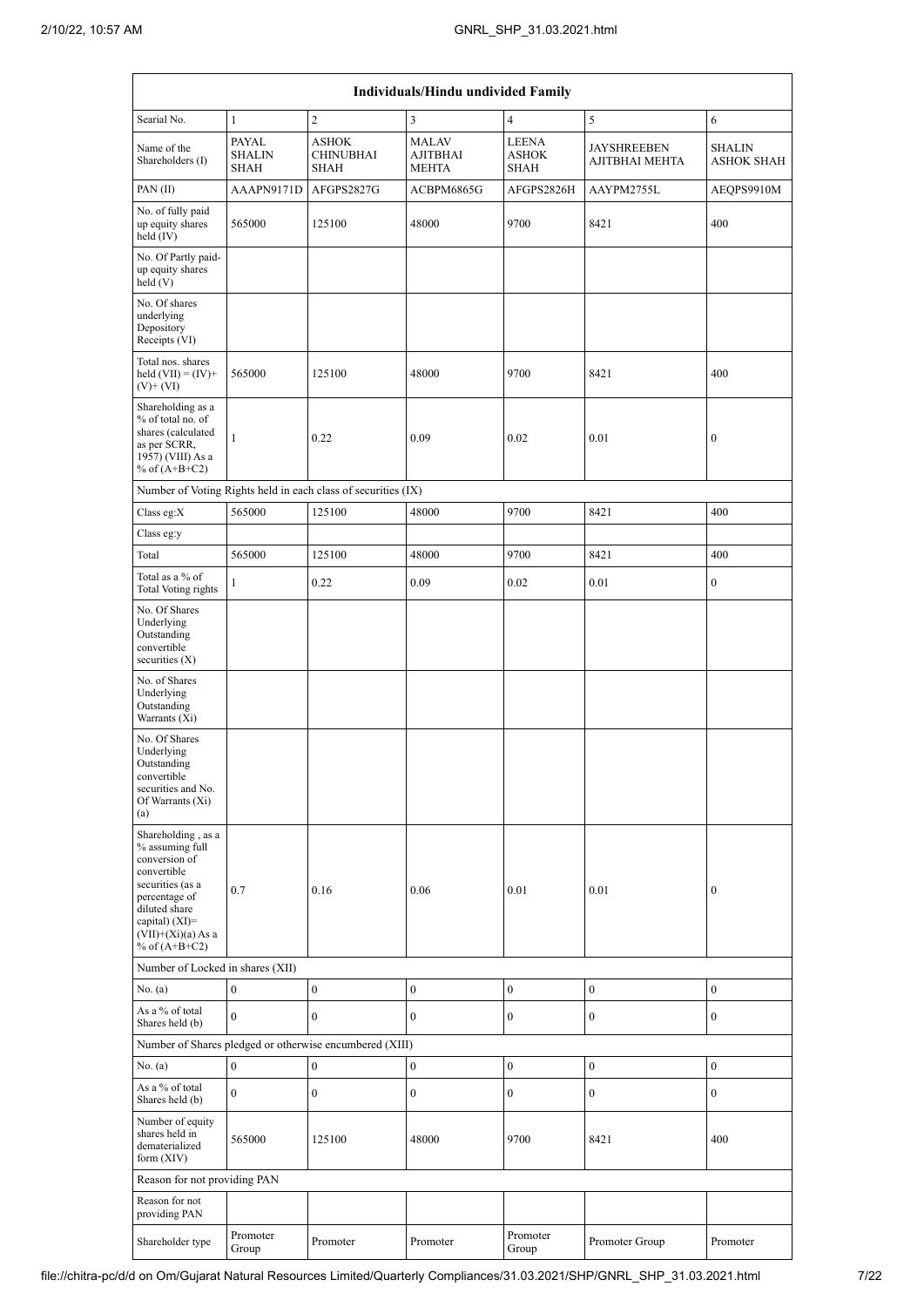| Individuals/Hindu undivided Family                                                                                                                                                         |                                                               |  |  |  |  |  |
|--------------------------------------------------------------------------------------------------------------------------------------------------------------------------------------------|---------------------------------------------------------------|--|--|--|--|--|
| Searial No.                                                                                                                                                                                |                                                               |  |  |  |  |  |
| Name of the<br>Shareholders (I)                                                                                                                                                            | Click here to go back                                         |  |  |  |  |  |
| PAN(II)                                                                                                                                                                                    | Total                                                         |  |  |  |  |  |
| No. of fully paid<br>up equity shares<br>held (IV)                                                                                                                                         | 756621                                                        |  |  |  |  |  |
| No. Of Partly paid-<br>up equity shares<br>held(V)                                                                                                                                         |                                                               |  |  |  |  |  |
| No. Of shares<br>underlying<br>Depository<br>Receipts (VI)                                                                                                                                 |                                                               |  |  |  |  |  |
| Total nos. shares<br>held $(VII) = (IV) +$<br>$(V)$ + $(VI)$                                                                                                                               | 756621                                                        |  |  |  |  |  |
| Shareholding as a<br>% of total no. of<br>shares (calculated<br>as per SCRR,<br>1957) (VIII) As a<br>% of $(A+B+C2)$                                                                       | 1.35                                                          |  |  |  |  |  |
|                                                                                                                                                                                            | Number of Voting Rights held in each class of securities (IX) |  |  |  |  |  |
| Class eg:X                                                                                                                                                                                 | 756621                                                        |  |  |  |  |  |
| Class eg:y                                                                                                                                                                                 |                                                               |  |  |  |  |  |
| Total                                                                                                                                                                                      | 756621                                                        |  |  |  |  |  |
| Total as a % of<br><b>Total Voting rights</b>                                                                                                                                              | 1.35                                                          |  |  |  |  |  |
| No. Of Shares<br>Underlying<br>Outstanding<br>convertible<br>securities (X)                                                                                                                |                                                               |  |  |  |  |  |
| No. of Shares<br>Underlying<br>Outstanding<br>Warrants (Xi)                                                                                                                                |                                                               |  |  |  |  |  |
| No. Of Shares<br>Underlying<br>Outstanding<br>convertible<br>securities and No.<br>Of Warrants (Xi)<br>(a)                                                                                 |                                                               |  |  |  |  |  |
| Shareholding, as a<br>% assuming full<br>conversion of<br>convertible<br>securities (as a<br>percentage of<br>diluted share<br>capital) $(XI)=$<br>$(VII)+(Xi)(a)$ As a<br>% of $(A+B+C2)$ | 0.94                                                          |  |  |  |  |  |
| Number of Locked in shares (XII)                                                                                                                                                           |                                                               |  |  |  |  |  |
| No. (a)                                                                                                                                                                                    | $\boldsymbol{0}$                                              |  |  |  |  |  |
| As a % of total<br>Shares held (b)                                                                                                                                                         | $\boldsymbol{0}$                                              |  |  |  |  |  |
|                                                                                                                                                                                            | Number of Shares pledged or otherwise encumbered (XIII)       |  |  |  |  |  |
| No. (a)<br>As a % of total<br>Shares held (b)                                                                                                                                              | $\bf{0}$<br>$\bf{0}$                                          |  |  |  |  |  |
| Number of equity<br>shares held in<br>dematerialized<br>form $(XIV)$                                                                                                                       | 756621                                                        |  |  |  |  |  |
| Reason for not providing PAN                                                                                                                                                               |                                                               |  |  |  |  |  |
| Reason for not<br>providing PAN                                                                                                                                                            |                                                               |  |  |  |  |  |
| Shareholder type                                                                                                                                                                           |                                                               |  |  |  |  |  |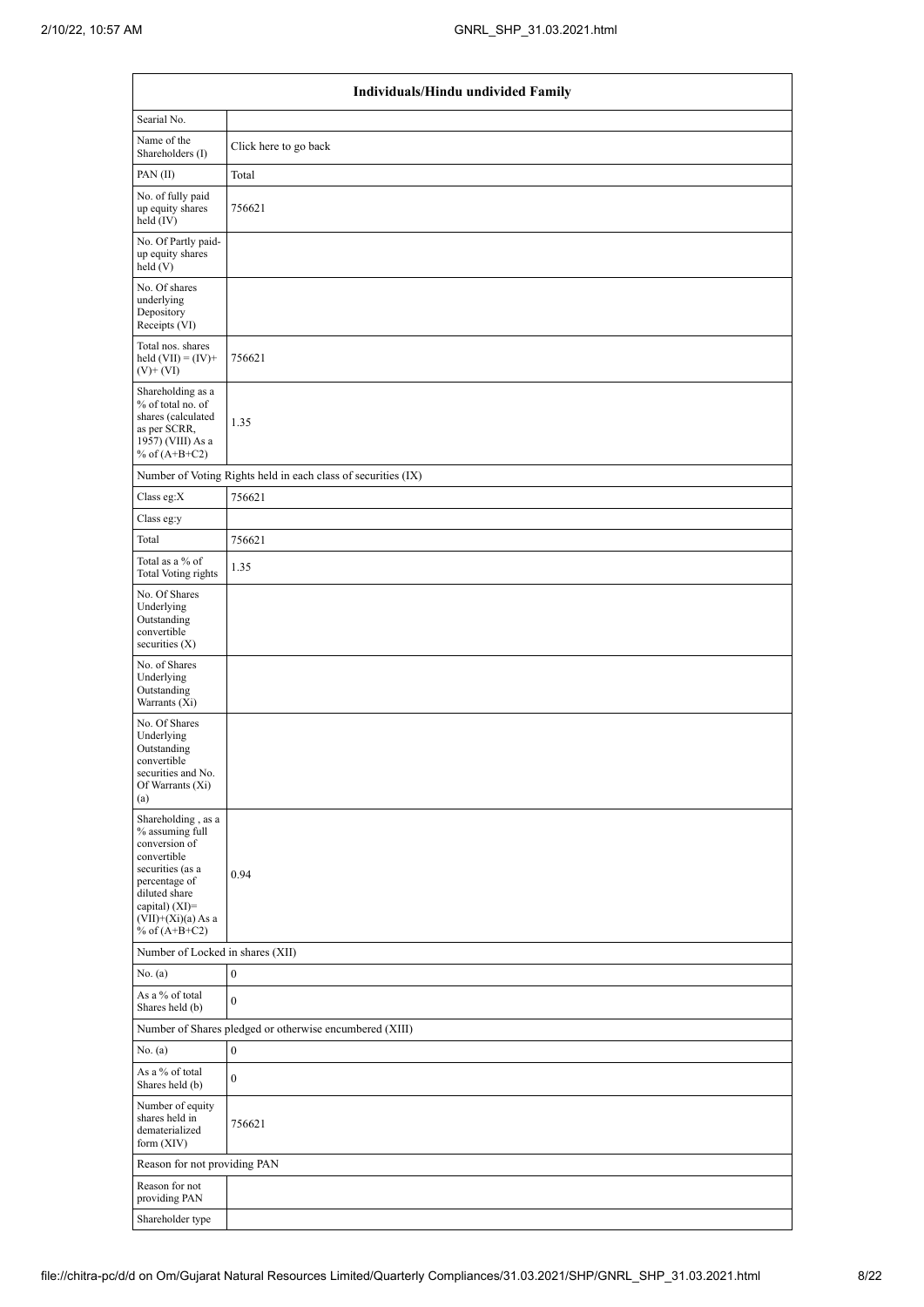| Any Other (specify)                                                                                                                                                                            |                                                                                                                 |                                                                  |                                                                      |                                                                                                                     |                                                                                                   |                                                             |                                                                      |
|------------------------------------------------------------------------------------------------------------------------------------------------------------------------------------------------|-----------------------------------------------------------------------------------------------------------------|------------------------------------------------------------------|----------------------------------------------------------------------|---------------------------------------------------------------------------------------------------------------------|---------------------------------------------------------------------------------------------------|-------------------------------------------------------------|----------------------------------------------------------------------|
| Searial No.                                                                                                                                                                                    | $\mathbf{1}$                                                                                                    | $\overline{c}$                                                   | $\mathfrak{Z}$                                                       | $\overline{4}$                                                                                                      | $\sqrt{5}$                                                                                        | 6                                                           | $\tau$                                                               |
| Category                                                                                                                                                                                       | <b>Bodies</b><br>Corporate                                                                                      | <b>Bodies</b><br>Corporate                                       | <b>Bodies</b><br>Corporate                                           | <b>Bodies Corporate</b>                                                                                             | <b>Bodies</b><br>Corporate                                                                        | <b>Bodies</b><br>Corporate                                  | <b>Bodies</b><br>Corporate                                           |
| Name of the<br>Shareholders<br>$\textcircled{1}$                                                                                                                                               | <b>INFINIUM</b><br><b>NATURAL</b><br><b>RESOURCES</b><br><b>INVESTMENTS</b><br><b>PRIVATE</b><br><b>LIMITED</b> | <b>TIW</b><br><b>SYSTEMS</b><br><b>PRIVATE</b><br><b>LIMITED</b> | <b>INFINIUM</b><br><b>MOTORS</b><br><b>PRIVATE</b><br><b>LIMITED</b> | <b>ADVANCED</b><br><b>ENERGY</b><br><b>RESOURCES &amp;</b><br><b>MANAGEMENT</b><br><b>PRIVATE</b><br><b>LIMITED</b> | <b>SHREE</b><br><b>GHANTA</b><br><b>KARNA</b><br><b>ROLLING</b><br><b>MILLS PVT</b><br><b>LTD</b> | TANYA<br><b>ESTATES</b><br><b>PRIVATE</b><br><b>LIMITED</b> | <b>ASHNISHA</b><br><b>ALLOYS</b><br><b>PRIVATE</b><br><b>LIMITED</b> |
| PAN(II)                                                                                                                                                                                        | AABCI9487R                                                                                                      | AACCT8303L                                                       | AAACI4684B                                                           | AAGCA7788J                                                                                                          | AACCS6850M                                                                                        | AADCT7220M                                                  | AAJCA1606Q                                                           |
| No. of the<br>Shareholders<br>(I)                                                                                                                                                              | $\mathbf{1}$                                                                                                    | 1                                                                | 1                                                                    | 1                                                                                                                   | 1                                                                                                 | 1                                                           | 1                                                                    |
| No. of fully<br>paid up equity<br>shares held<br>(IV)                                                                                                                                          | 6800000                                                                                                         | 1555000                                                          | 1000000                                                              | 530000                                                                                                              | 505000                                                                                            | 350000                                                      | 298900                                                               |
| No. Of Partly<br>paid-up equity<br>shares held (V)                                                                                                                                             |                                                                                                                 |                                                                  |                                                                      |                                                                                                                     |                                                                                                   |                                                             |                                                                      |
| No. Of shares<br>underlying<br>Depository<br>Receipts (VI)                                                                                                                                     |                                                                                                                 |                                                                  |                                                                      |                                                                                                                     |                                                                                                   |                                                             |                                                                      |
| Total nos.<br>shares held<br>$(VII) = (IV) +$<br>$(V)$ + $(VI)$                                                                                                                                | 6800000                                                                                                         | 1555000                                                          | 1000000                                                              | 530000                                                                                                              | 505000                                                                                            | 350000                                                      | 298900                                                               |
| Shareholding<br>as a % of total<br>no. of shares<br>(calculated as<br>per SCRR,<br>1957) (VIII) As<br>$a\%$ of<br>$(A+B+C2)$                                                                   | 12.09                                                                                                           | 2.76                                                             | 1.78                                                                 | 0.94                                                                                                                | 0.9                                                                                               | 0.62                                                        | 0.53                                                                 |
|                                                                                                                                                                                                | Number of Voting Rights held in each class of securities (IX)                                                   |                                                                  |                                                                      |                                                                                                                     |                                                                                                   |                                                             |                                                                      |
| Class eg: X                                                                                                                                                                                    | 6800000                                                                                                         | 1555000                                                          | 1000000                                                              | 530000                                                                                                              | 505000                                                                                            | 350000                                                      | 298900                                                               |
| Class eg:y                                                                                                                                                                                     |                                                                                                                 |                                                                  |                                                                      |                                                                                                                     |                                                                                                   |                                                             |                                                                      |
| Total                                                                                                                                                                                          | 6800000                                                                                                         | 1555000                                                          | 1000000                                                              | 530000                                                                                                              | 505000                                                                                            | 350000                                                      | 298900                                                               |
| Total as a % of<br><b>Total Voting</b><br>rights                                                                                                                                               | 12.09                                                                                                           | 2.76                                                             | 1.78                                                                 | 0.94                                                                                                                | 0.9                                                                                               | 0.62                                                        | 0.53                                                                 |
| No. Of Shares<br>Underlying<br>Outstanding<br>convertible<br>securities $(X)$                                                                                                                  |                                                                                                                 |                                                                  |                                                                      |                                                                                                                     |                                                                                                   |                                                             |                                                                      |
| No. of Shares<br>Underlying<br>Outstanding<br>Warrants (Xi)                                                                                                                                    |                                                                                                                 |                                                                  |                                                                      |                                                                                                                     |                                                                                                   |                                                             |                                                                      |
| No. Of Shares<br>Underlying<br>Outstanding<br>convertible<br>securities and<br>No. Of<br>Warrants (Xi)<br>(a)                                                                                  |                                                                                                                 |                                                                  |                                                                      |                                                                                                                     |                                                                                                   |                                                             |                                                                      |
| Shareholding,<br>as a %<br>assuming full<br>conversion of<br>convertible<br>securities (as a<br>percentage of<br>diluted share<br>capital) $(XI)=$<br>$(VII)+(X)$ As a<br>$%$ of<br>$(A+B+C2)$ | 8.47                                                                                                            | 1.94                                                             | 1.25                                                                 | 0.66                                                                                                                | 0.63                                                                                              | 0.44                                                        | 0.37                                                                 |
|                                                                                                                                                                                                | Number of Locked in shares (XII)                                                                                |                                                                  |                                                                      |                                                                                                                     |                                                                                                   |                                                             |                                                                      |
| No. $(a)$                                                                                                                                                                                      | 6500000                                                                                                         | $\boldsymbol{0}$                                                 | $\boldsymbol{0}$                                                     | $\boldsymbol{0}$                                                                                                    | $\boldsymbol{0}$                                                                                  | $\boldsymbol{0}$                                            | $\boldsymbol{0}$                                                     |
| As a % of total                                                                                                                                                                                | 95.59                                                                                                           | $\boldsymbol{0}$                                                 | $\overline{0}$                                                       | $\boldsymbol{0}$                                                                                                    | $\boldsymbol{0}$                                                                                  | $\boldsymbol{0}$                                            | $\boldsymbol{0}$                                                     |
| Shares held (b)                                                                                                                                                                                |                                                                                                                 |                                                                  |                                                                      |                                                                                                                     |                                                                                                   |                                                             |                                                                      |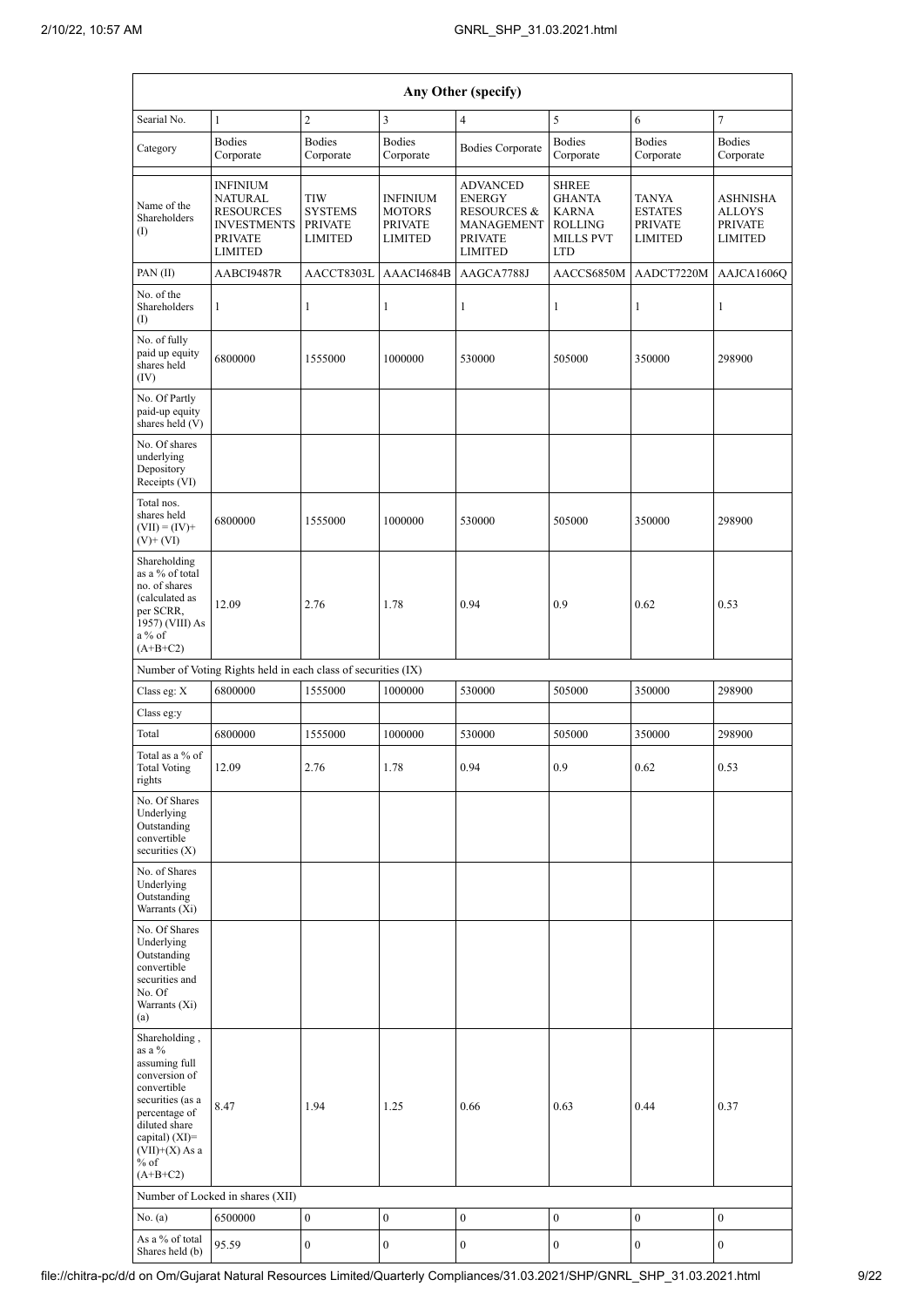| Number of Shares pledged or otherwise encumbered (XIII)                 |                |                   |                   |                |                   |                   |                   |
|-------------------------------------------------------------------------|----------------|-------------------|-------------------|----------------|-------------------|-------------------|-------------------|
| No. (a)                                                                 | 6800000        | 0                 | $\mathbf{0}$      |                | $\theta$          | $\theta$          | 0                 |
| As a % of total<br>Shares held (b)                                      | 100            | $\theta$          | $\mathbf{0}$      |                | $\Omega$          | $\theta$          | U                 |
| Number of<br>equity shares<br>held in<br>dematerialized<br>form $(XIV)$ | 6800000        | 1555000           | 1000000           | 530000         | 505000            | 350000            | 298900            |
| Reason for not providing PAN                                            |                |                   |                   |                |                   |                   |                   |
| Reason for not<br>providing PAN                                         |                |                   |                   |                |                   |                   |                   |
| Shareholder<br>type                                                     | Promoter Group | Promoter<br>Group | Promoter<br>Group | Promoter Group | Promoter<br>Group | Promoter<br>Group | Promoter<br>Group |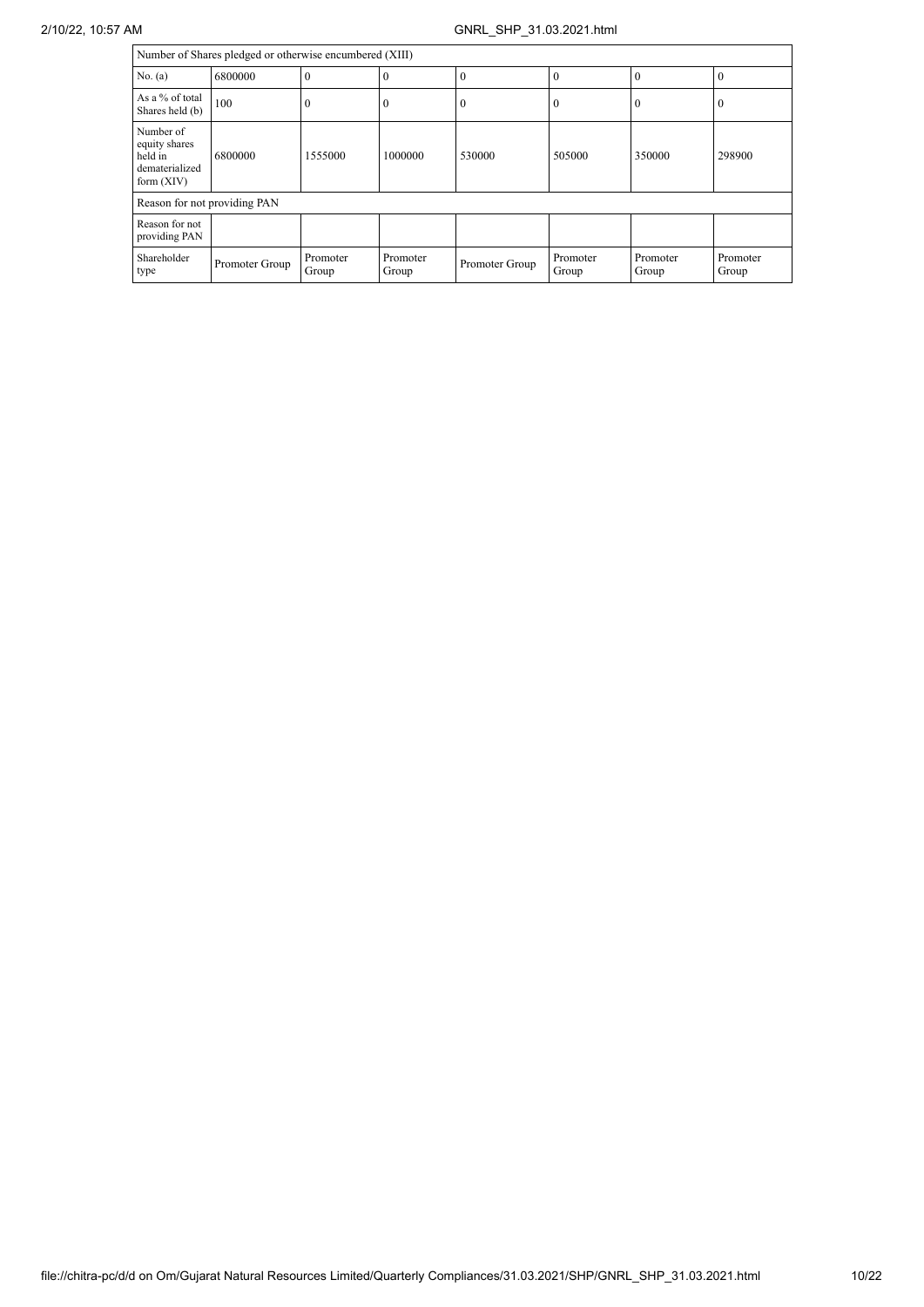|                                                                                                                                                                                      | Any Other (specify)                                           |  |  |  |  |  |  |
|--------------------------------------------------------------------------------------------------------------------------------------------------------------------------------------|---------------------------------------------------------------|--|--|--|--|--|--|
| Searial No.                                                                                                                                                                          |                                                               |  |  |  |  |  |  |
| Category                                                                                                                                                                             | Click here to go back                                         |  |  |  |  |  |  |
| Name of the<br>Shareholders (I)                                                                                                                                                      |                                                               |  |  |  |  |  |  |
| PAN(II)                                                                                                                                                                              | Total                                                         |  |  |  |  |  |  |
| No. of the<br>Shareholders (I)                                                                                                                                                       | 7                                                             |  |  |  |  |  |  |
| No. of fully paid<br>up equity shares<br>held (IV)                                                                                                                                   | 11038900                                                      |  |  |  |  |  |  |
| No. Of Partly paid-<br>up equity shares<br>$\text{held}$ (V)                                                                                                                         |                                                               |  |  |  |  |  |  |
| No. Of shares<br>underlying<br>Depository<br>Receipts (VI)                                                                                                                           |                                                               |  |  |  |  |  |  |
| Total nos. shares<br>held $(VII) = (IV) +$<br>$(V)$ + $(VI)$                                                                                                                         | 11038900                                                      |  |  |  |  |  |  |
| Shareholding as a<br>% of total no. of<br>shares (calculated<br>as per SCRR,<br>1957) (VIII) As a<br>% of $(A+B+C2)$                                                                 | 19.62                                                         |  |  |  |  |  |  |
|                                                                                                                                                                                      | Number of Voting Rights held in each class of securities (IX) |  |  |  |  |  |  |
| Class eg: X                                                                                                                                                                          | 11038900                                                      |  |  |  |  |  |  |
| Class eg:y                                                                                                                                                                           |                                                               |  |  |  |  |  |  |
| Total                                                                                                                                                                                | 11038900                                                      |  |  |  |  |  |  |
| Total as a $\%$ of<br><b>Total Voting rights</b>                                                                                                                                     | 19.62                                                         |  |  |  |  |  |  |
| No. Of Shares<br>Underlying<br>Outstanding<br>convertible<br>securities $(X)$                                                                                                        |                                                               |  |  |  |  |  |  |
| No. of Shares<br>Underlying<br>Outstanding<br>Warrants (Xi)                                                                                                                          |                                                               |  |  |  |  |  |  |
| No. Of Shares<br>Underlying<br>Outstanding<br>convertible<br>securities and No.<br>Of Warrants (Xi)<br>(a)                                                                           |                                                               |  |  |  |  |  |  |
| Shareholding, as a<br>% assuming full<br>conversion of<br>convertible<br>securities (as a<br>percentage of<br>diluted share<br>capital) (XI)=<br>$(VII)+(X)$ As a %<br>of $(A+B+C2)$ | 13.76                                                         |  |  |  |  |  |  |
| Number of Locked in shares (XII)                                                                                                                                                     |                                                               |  |  |  |  |  |  |
| No. (a)                                                                                                                                                                              | 6500000                                                       |  |  |  |  |  |  |
| As a % of total<br>Shares held (b)                                                                                                                                                   | 58.88                                                         |  |  |  |  |  |  |
|                                                                                                                                                                                      | Number of Shares pledged or otherwise encumbered (XIII)       |  |  |  |  |  |  |
| No. (a)                                                                                                                                                                              | 6800000                                                       |  |  |  |  |  |  |
| As a % of total<br>Shares held (b)                                                                                                                                                   | 61.6                                                          |  |  |  |  |  |  |
| Number of equity<br>shares held in<br>dematerialized<br>form $(XIV)$                                                                                                                 | 11038900                                                      |  |  |  |  |  |  |
| Reason for not providing PAN                                                                                                                                                         |                                                               |  |  |  |  |  |  |
| Reason for not                                                                                                                                                                       |                                                               |  |  |  |  |  |  |

Reason for not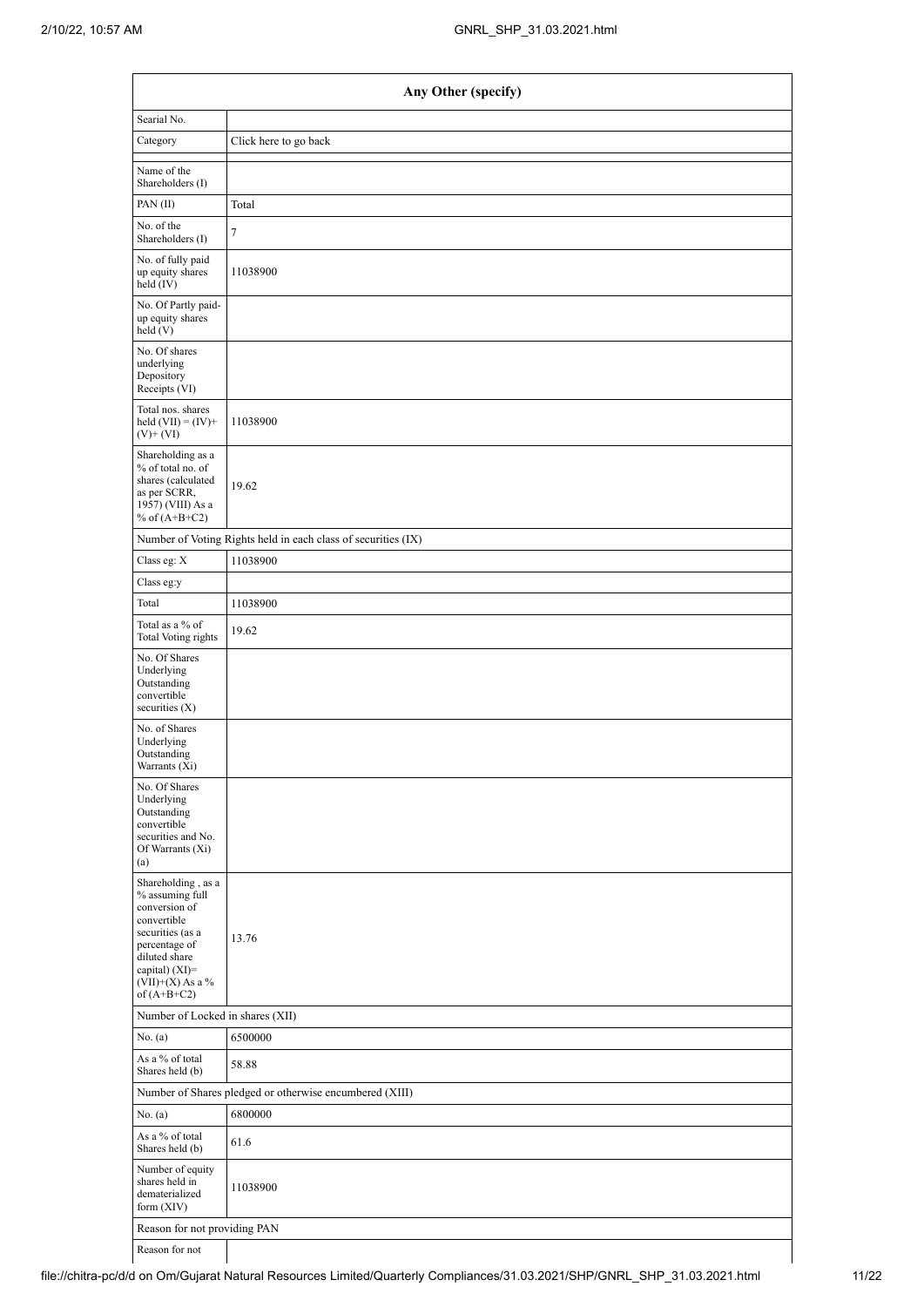| providing PAN    |  |
|------------------|--|
| Shareholder type |  |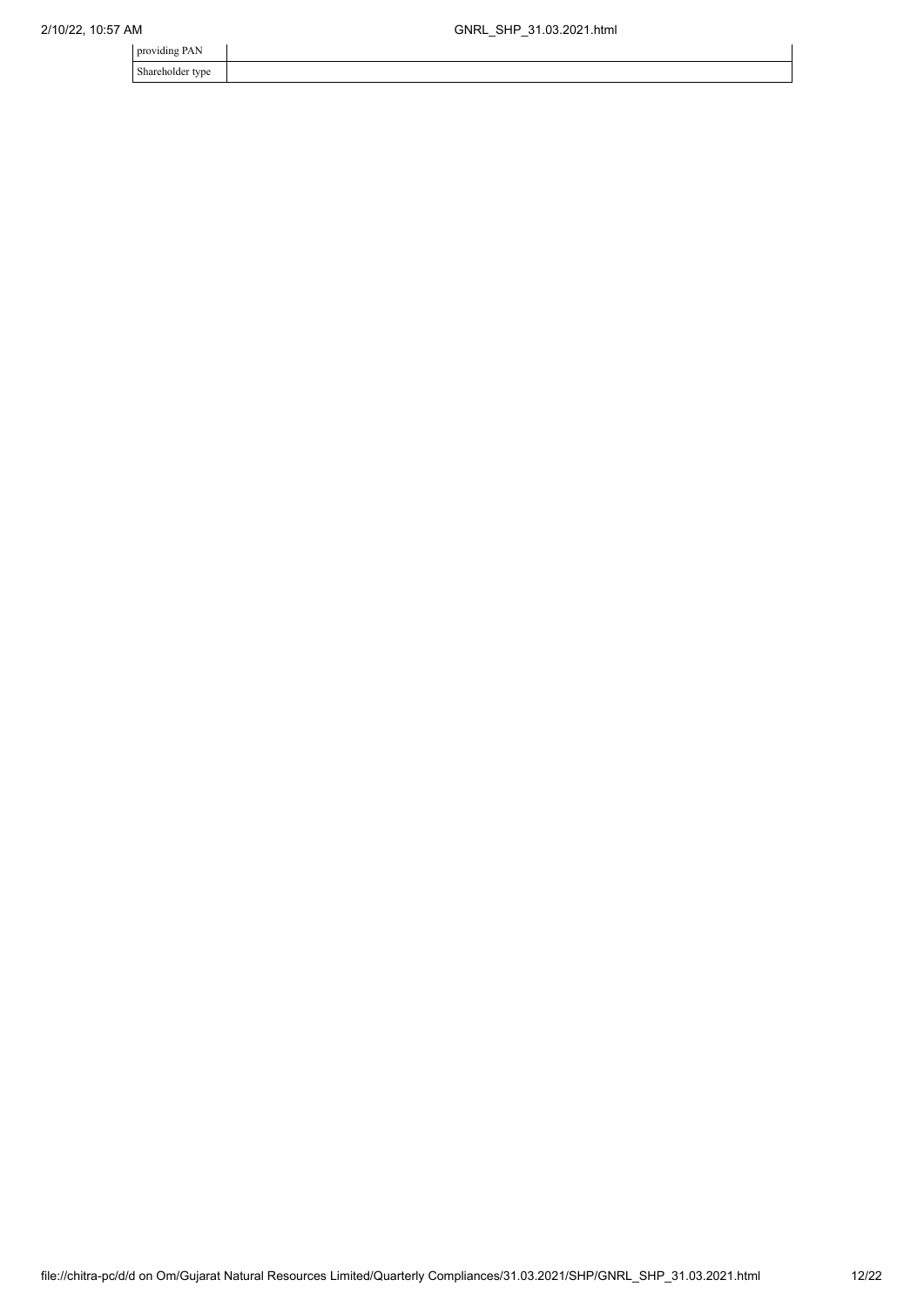|                                                                                                                                                                                        |                                                               | Individuals - ii. Individual shareholders holding nominal share capital in excess of Rs. 2 lakhs. |                              |                          |
|----------------------------------------------------------------------------------------------------------------------------------------------------------------------------------------|---------------------------------------------------------------|---------------------------------------------------------------------------------------------------|------------------------------|--------------------------|
| Searial No.                                                                                                                                                                            | $\mathbf{1}$                                                  | $\overline{c}$                                                                                    | 3                            |                          |
| Name of the<br>Shareholders (I)                                                                                                                                                        | DINESH CHHAGANLAL<br>THAKKAR                                  | DEVEN MAHENDRAKUMAR<br>SHAH                                                                       | <b>AMEE D</b><br><b>SHAH</b> | Click here to go<br>back |
| PAN(II)                                                                                                                                                                                | AARPT6636J                                                    | BMIPS9851C                                                                                        | BMIPS9852B                   | Total                    |
| No. of fully paid<br>up equity shares<br>held (IV)                                                                                                                                     | 4000000                                                       | 1870000                                                                                           | 700000                       | 6570000                  |
| No. Of Partly paid-<br>up equity shares<br>held (V)                                                                                                                                    |                                                               |                                                                                                   |                              |                          |
| No. Of shares<br>underlying<br>Depository<br>Receipts (VI)                                                                                                                             |                                                               |                                                                                                   |                              |                          |
| Total nos. shares<br>held $(VII) = (IV) +$<br>$(V)$ + $(VI)$                                                                                                                           | 4000000                                                       | 1870000                                                                                           | 700000                       | 6570000                  |
| Shareholding as a<br>% of total no. of<br>shares (calculated<br>as per SCRR,<br>1957) (VIII) As a<br>% of $(A+B+C2)$                                                                   | 7.11                                                          | 3.32                                                                                              | 1.24                         | 11.68                    |
|                                                                                                                                                                                        | Number of Voting Rights held in each class of securities (IX) |                                                                                                   |                              |                          |
| Class eg: X                                                                                                                                                                            | 4000000                                                       | 1870000                                                                                           | 700000                       | 6570000                  |
| Class eg:y                                                                                                                                                                             |                                                               |                                                                                                   |                              |                          |
| Total                                                                                                                                                                                  | 4000000                                                       | 1870000                                                                                           | 700000                       | 6570000                  |
| Total as a % of<br>Total Voting rights                                                                                                                                                 | 7.11                                                          | 3.32                                                                                              | 1.24                         | 11.68                    |
| No. Of Shares<br>Underlying<br>Outstanding<br>convertible<br>securities $(X)$                                                                                                          |                                                               |                                                                                                   |                              |                          |
| No. of Shares<br>Underlying<br>Outstanding<br>Warrants (Xi)                                                                                                                            | $\boldsymbol{0}$                                              | $\boldsymbol{0}$                                                                                  | 0                            | $\boldsymbol{0}$         |
| No. Of Shares<br>Underlying<br>Outstanding<br>convertible<br>securities and No.<br>Of Warrants (Xi)<br>(a)                                                                             | $\theta$                                                      | $\Omega$                                                                                          | $\Omega$                     | $\theta$                 |
| Shareholding, as a<br>% assuming full<br>conversion of<br>convertible<br>securities (as a<br>percentage of<br>diluted share<br>capital) $(XI)=$<br>$(VII)+(X)$ As a %<br>of $(A+B+C2)$ | 4.98                                                          | 2.33                                                                                              | 0.87                         | 8.19                     |
| Number of Locked in shares (XII)                                                                                                                                                       |                                                               |                                                                                                   |                              |                          |
| No. $(a)$                                                                                                                                                                              |                                                               |                                                                                                   |                              |                          |
| As a % of total<br>Shares held (b)                                                                                                                                                     |                                                               |                                                                                                   |                              |                          |
| Number of equity<br>shares held in<br>dematerialized<br>form (XIV)                                                                                                                     | 4000000                                                       | 1870000                                                                                           | 700000                       | 6570000                  |
| Reason for not providing PAN                                                                                                                                                           |                                                               |                                                                                                   |                              |                          |
| Reason for not<br>providing PAN                                                                                                                                                        |                                                               |                                                                                                   |                              |                          |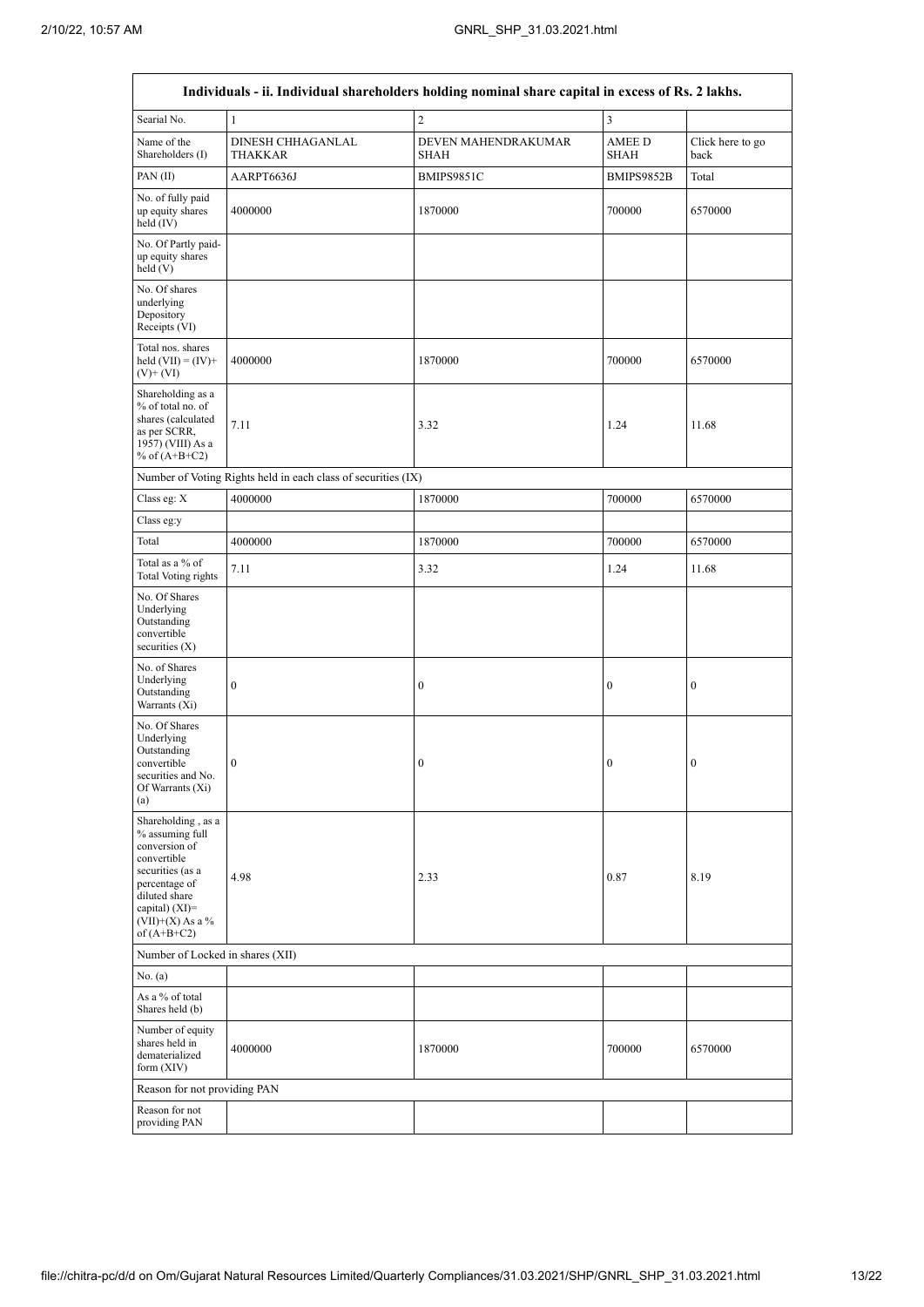|                                                                                                                                                                                                        | Any Other (specify) |                                                                                                                               |            |                                              |                                                                           |                                                                   |                                                                            |  |  |  |  |  |
|--------------------------------------------------------------------------------------------------------------------------------------------------------------------------------------------------------|---------------------|-------------------------------------------------------------------------------------------------------------------------------|------------|----------------------------------------------|---------------------------------------------------------------------------|-------------------------------------------------------------------|----------------------------------------------------------------------------|--|--|--|--|--|
| Searial No.                                                                                                                                                                                            | $\mathbf{1}$        | $\overline{c}$                                                                                                                | 3          | $\overline{4}$                               | 5                                                                         | 6                                                                 | 7                                                                          |  |  |  |  |  |
| Category                                                                                                                                                                                               | <b>IEPF</b>         | <b>IEPF</b>                                                                                                                   | <b>LLP</b> | <b>LLP</b>                                   | <b>LLP</b>                                                                | <b>LLP</b>                                                        | <b>LLP</b>                                                                 |  |  |  |  |  |
| Category / More<br>than 1 percentage                                                                                                                                                                   | Category            | More than 1 percentage of<br>shareholding                                                                                     | Category   | More than 1<br>percentage of<br>shareholding | More than 1<br>percentage of<br>shareholding                              | More than 1<br>percentage of<br>shareholding                      | More than 1<br>percentage of<br>shareholding                               |  |  |  |  |  |
| Name of the<br>Shareholders (I)                                                                                                                                                                        |                     | <b>INVESTOR EDUCATION</b><br><b>AND PROTECTION</b><br><b>FUND AUTHORITY</b><br><b>MINISTRY OF</b><br><b>CORPORATE AFFAIRS</b> |            | <b>GOYENKA</b><br>REAL<br><b>ESTATE LLP</b>  | <b>MIDRINA</b><br>OIL AND<br>GAS<br><b>SERVICES</b><br><b>LIMITED LLP</b> | YASH<br><b>ANALYSIS</b><br><b>AND</b><br>CONSULTING<br><b>LLP</b> | <b>VISHAL</b><br><b>ANALYSIS</b><br><b>AND</b><br>CONSULTING<br><b>LLP</b> |  |  |  |  |  |
| PAN(II)                                                                                                                                                                                                |                     | ZZZZZ9999Z                                                                                                                    |            | AARFG3941R                                   | ABGFM9612B                                                                | AABFY9205A                                                        | AAOFV9876B                                                                 |  |  |  |  |  |
| No. of the<br>Shareholders (I)                                                                                                                                                                         | $\mathbf{1}$        | 1                                                                                                                             | 9          | $\mathbf{1}$                                 | $\mathbf{1}$                                                              | $\mathbf{1}$                                                      | 1                                                                          |  |  |  |  |  |
| No. of fully paid<br>up equity shares<br>held (IV)                                                                                                                                                     | 1331033             | 1331033                                                                                                                       | 7685810    | 3676396                                      | 1565000                                                                   | 1000000                                                           | 1000000                                                                    |  |  |  |  |  |
| No. Of Partly paid-<br>up equity shares<br>held $(V)$                                                                                                                                                  |                     |                                                                                                                               |            |                                              |                                                                           |                                                                   |                                                                            |  |  |  |  |  |
| No. Of shares<br>underlying<br>Depository<br>Receipts (VI)                                                                                                                                             |                     |                                                                                                                               |            |                                              |                                                                           |                                                                   |                                                                            |  |  |  |  |  |
| Total nos. shares<br>held $(VII) = (IV) +$<br>$(V)$ + $(VI)$                                                                                                                                           | 1331033             | 1331033                                                                                                                       | 7685810    | 3676396                                      | 1565000                                                                   | 1000000                                                           | 1000000                                                                    |  |  |  |  |  |
| Shareholding as a<br>% of total no. of<br>shares (calculated<br>2.37<br>as per SCRR,<br>1957) (VIII) As a<br>% of $(A+B+C2)$                                                                           |                     | 2.37                                                                                                                          | 13.66      | 6.54                                         | 2.78                                                                      | 1.78                                                              | 1.78                                                                       |  |  |  |  |  |
|                                                                                                                                                                                                        |                     | Number of Voting Rights held in each class of securities (IX)                                                                 |            |                                              |                                                                           |                                                                   |                                                                            |  |  |  |  |  |
| Class eg: X                                                                                                                                                                                            | 1331033             | 1331033                                                                                                                       | 7685810    | 3676396                                      | 1565000                                                                   | 1000000                                                           | 1000000                                                                    |  |  |  |  |  |
| Class eg:y                                                                                                                                                                                             |                     |                                                                                                                               |            |                                              |                                                                           |                                                                   |                                                                            |  |  |  |  |  |
| Total                                                                                                                                                                                                  | 1331033             | 1331033                                                                                                                       | 7685810    | 3676396                                      | 1565000                                                                   | 1000000                                                           | 1000000                                                                    |  |  |  |  |  |
| Total as a % of<br>Total Voting rights                                                                                                                                                                 | 2.37                | 2.37                                                                                                                          | 13.66      | 6.54                                         | 2.78                                                                      | 1.78                                                              | 1.78                                                                       |  |  |  |  |  |
| No. Of Shares<br>Underlying<br>Outstanding<br>convertible<br>securities (X)                                                                                                                            |                     |                                                                                                                               |            |                                              |                                                                           |                                                                   |                                                                            |  |  |  |  |  |
| No. of Shares<br>Underlying<br>Outstanding<br>Warrants (Xi)                                                                                                                                            | $\mathbf{0}$        | $\boldsymbol{0}$                                                                                                              | 7500000    | $\mathbf{0}$                                 | $\boldsymbol{0}$                                                          | $\mathbf{0}$                                                      | $\boldsymbol{0}$                                                           |  |  |  |  |  |
| No. Of Shares<br>Underlying<br>Outstanding<br>convertible<br>securities and No.<br>Of Warrants (Xi)<br>(a)                                                                                             | $\mathbf{0}$        | $\boldsymbol{0}$                                                                                                              | 7500000    | $\mathbf{0}$                                 | $\mathbf{0}$                                                              | $\boldsymbol{0}$                                                  | $\mathbf{0}$                                                               |  |  |  |  |  |
| Shareholding, as a<br>% assuming full<br>conversion of<br>convertible<br>securities (as a<br>1.66<br>1.66<br>percentage of<br>diluted share<br>capital) $(XI)=$<br>$(VII)+(X)$ As a %<br>of $(A+B+C2)$ |                     |                                                                                                                               | 18.92      | 4.58                                         | 1.95                                                                      | 1.25                                                              | 1.25                                                                       |  |  |  |  |  |
| Number of Locked in shares (XII)                                                                                                                                                                       |                     |                                                                                                                               |            |                                              |                                                                           |                                                                   |                                                                            |  |  |  |  |  |
| No. (a)                                                                                                                                                                                                |                     |                                                                                                                               |            |                                              |                                                                           |                                                                   |                                                                            |  |  |  |  |  |
| As a % of total<br>Shares held (b)                                                                                                                                                                     |                     |                                                                                                                               |            |                                              |                                                                           |                                                                   |                                                                            |  |  |  |  |  |
| Number of equity<br>shares held in<br>dematerialized<br>form (XIV)                                                                                                                                     | 1331033             | 1331033                                                                                                                       | 7685810    | 3676396                                      | 1565000                                                                   | 1000000                                                           | 1000000                                                                    |  |  |  |  |  |
| Reason for not providing PAN                                                                                                                                                                           |                     |                                                                                                                               |            |                                              |                                                                           |                                                                   |                                                                            |  |  |  |  |  |
| Reason for not                                                                                                                                                                                         |                     | Textual Information(1)                                                                                                        |            |                                              |                                                                           |                                                                   |                                                                            |  |  |  |  |  |

file://chitra-pc/d/d on Om/Gujarat Natural Resources Limited/Quarterly Compliances/31.03.2021/SHP/GNRL\_SHP\_31.03.2021.html 14/22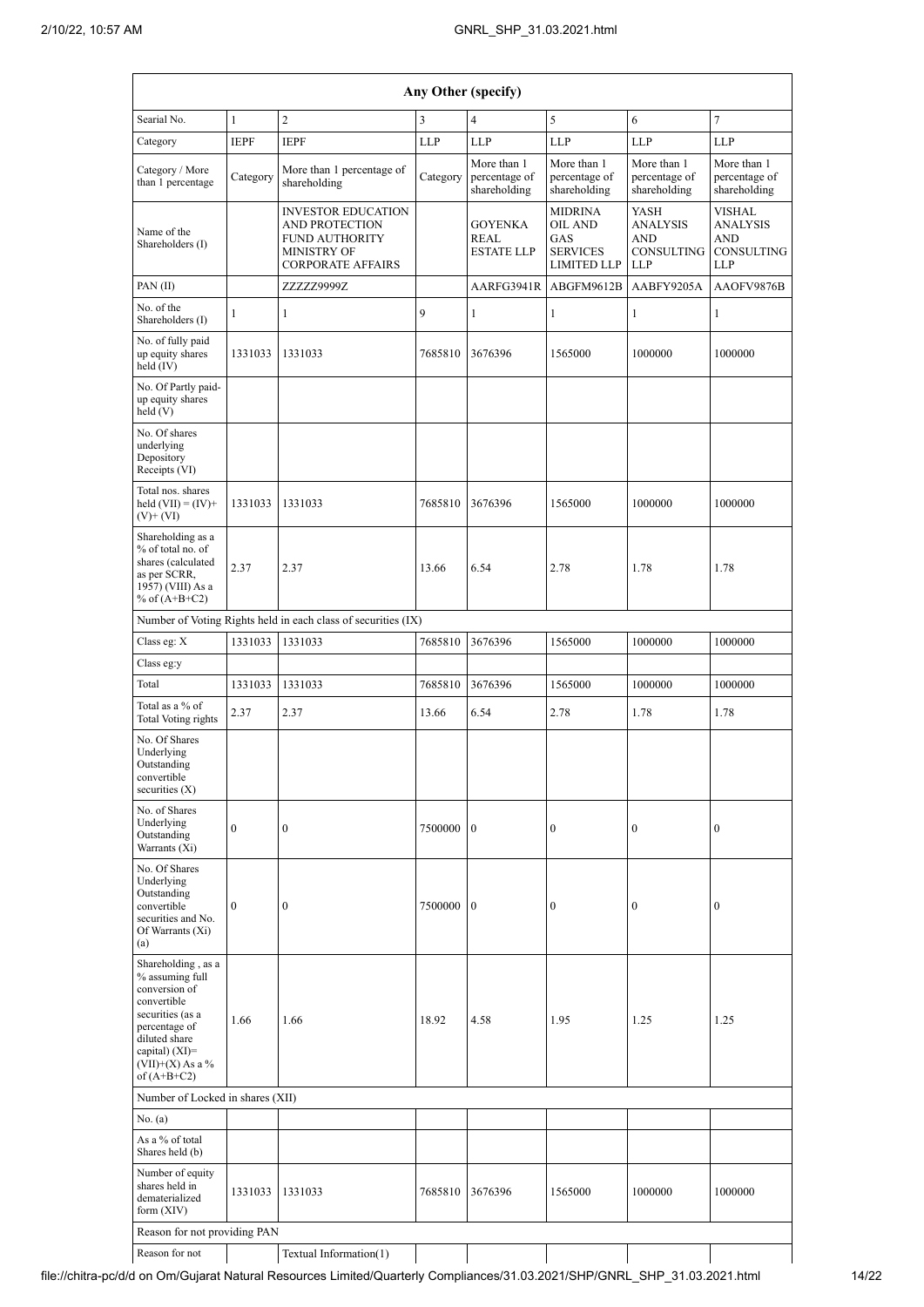| 2/10/22.<br>10:57 AM |  |  |  | gnrl<br><b>SHP</b><br>-21 | .03.2021.html |  |  |
|----------------------|--|--|--|---------------------------|---------------|--|--|
| providing PAN        |  |  |  |                           |               |  |  |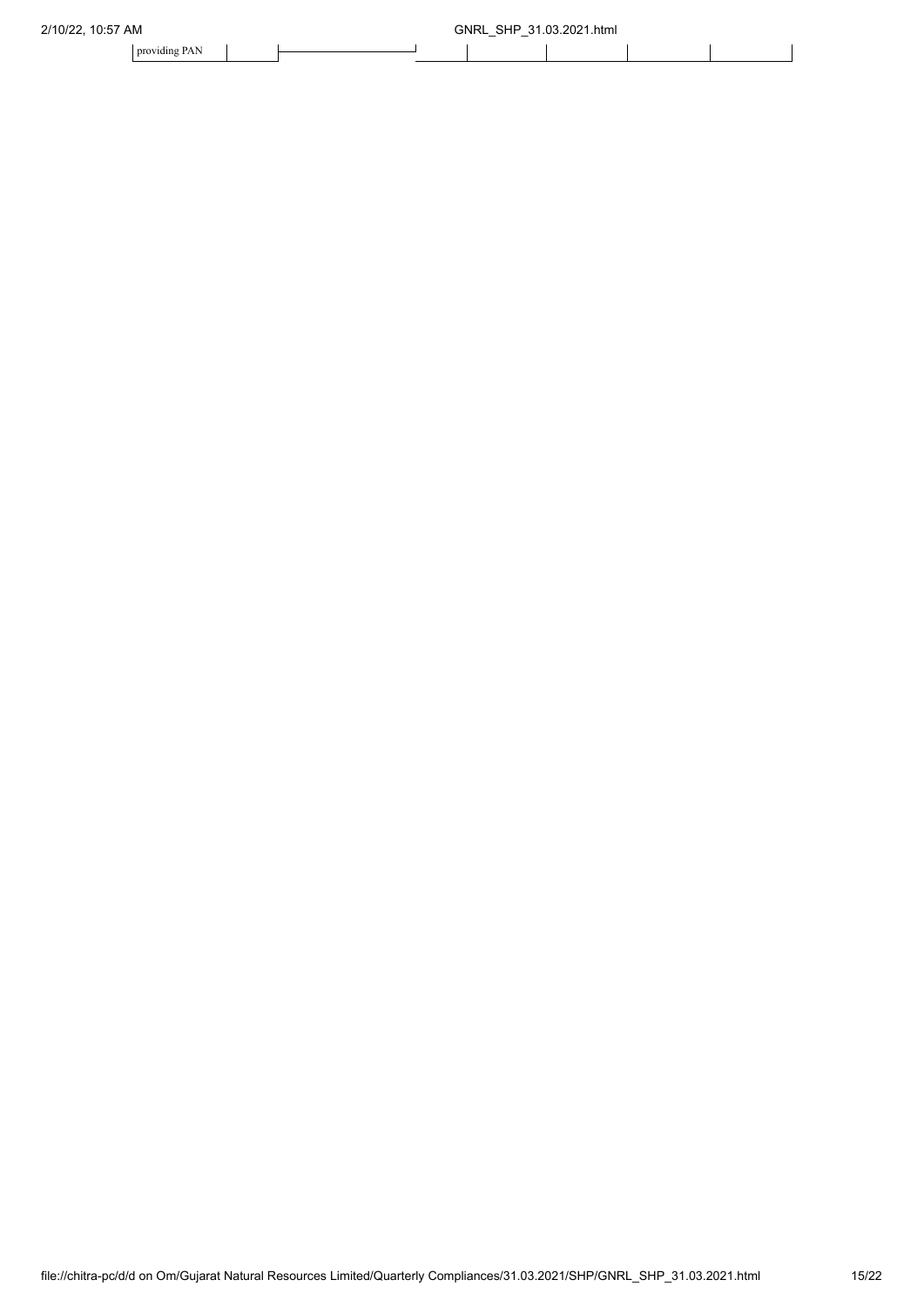|                                                                                                                                                                                        |                            |                                                                             | Any Other (specify)                                                |                                                                       |                                                    |                                                                                                         |                                                                       |
|----------------------------------------------------------------------------------------------------------------------------------------------------------------------------------------|----------------------------|-----------------------------------------------------------------------------|--------------------------------------------------------------------|-----------------------------------------------------------------------|----------------------------------------------------|---------------------------------------------------------------------------------------------------------|-----------------------------------------------------------------------|
| Searial No.                                                                                                                                                                            | 8                          | 9                                                                           | 10                                                                 | 11                                                                    | 12                                                 | 13                                                                                                      | 14                                                                    |
| Category                                                                                                                                                                               | <b>Bodies</b><br>Corporate | <b>Bodies Corporate</b>                                                     | <b>Bodies</b><br>Corporate                                         | <b>Bodies</b><br>Corporate                                            | <b>Bodies</b><br>Corporate                         | <b>Bodies</b><br>Corporate                                                                              | <b>Bodies</b><br>Corporate                                            |
| Category / More<br>than 1 percentage                                                                                                                                                   | Category                   | More than 1<br>percentage of<br>shareholding                                | More than 1<br>percentage of<br>shareholding                       | More than 1<br>percentage of<br>shareholding                          | More than 1<br>percentage of<br>shareholding       | More than 1<br>percentage of<br>shareholding                                                            | More than 1<br>percentage of<br>shareholding                          |
| Name of the<br>Shareholders (I)                                                                                                                                                        |                            | <b>PRANATHI</b><br><b>CONSTRUCTIONS</b><br><b>PRIVATE</b><br><b>LIMITED</b> | <b>PATRON</b><br><b>ENERGY</b><br><b>PRIVATE</b><br><b>LIMITED</b> | <b>PADMA</b><br><b>REAL INFRA</b><br><b>PRIVATE</b><br><b>LIMITED</b> | <b>BLOWING</b><br><b>TRADERS</b><br><b>PVT LTD</b> | <b>ISLAND</b><br><b>BUILDERS</b><br><b>AND</b><br><b>DEVELOPERS</b><br><b>PRIVATE</b><br><b>LIMITED</b> | <b>SHAURYA</b><br><b>ORGANICS</b><br><b>PRIVATE</b><br><b>LIMITED</b> |
| PAN(II)                                                                                                                                                                                |                            | AAECP9830C                                                                  | AAECP9831D                                                         | AAECP7959A                                                            | AADCB8206B                                         | AAACI1560Q                                                                                              | AACCS1382C                                                            |
| No. of the<br>Shareholders (I)                                                                                                                                                         | 41                         | $\mathbf{1}$                                                                | 1                                                                  | 1                                                                     | 1                                                  | 1                                                                                                       | 1                                                                     |
| No. of fully paid<br>up equity shares<br>held (IV)                                                                                                                                     | 23120086                   | 3835570                                                                     | 3801570                                                            | 2171000                                                               | 2149986                                            | 2000000                                                                                                 | 1555000                                                               |
| No. Of Partly paid-<br>up equity shares<br>held (V)                                                                                                                                    |                            |                                                                             |                                                                    |                                                                       |                                                    |                                                                                                         |                                                                       |
| No. Of shares<br>underlying<br>Depository<br>Receipts (VI)                                                                                                                             |                            |                                                                             |                                                                    |                                                                       |                                                    |                                                                                                         |                                                                       |
| Total nos, shares<br>held $(VII) = (IV) +$<br>$(V)$ + $(VI)$                                                                                                                           | 23120086                   | 3835570                                                                     | 3801570                                                            | 2171000                                                               | 2149986                                            | 2000000                                                                                                 | 1555000                                                               |
| Shareholding as a<br>% of total no. of<br>shares (calculated<br>as per SCRR,<br>1957) (VIII) As a<br>% of $(A+B+C2)$                                                                   | 41.1                       | 6.82                                                                        | 6.76                                                               | 3.86                                                                  | 3.82                                               | 3.56                                                                                                    | 2.76                                                                  |
|                                                                                                                                                                                        |                            | Number of Voting Rights held in each class of securities (IX)               |                                                                    |                                                                       |                                                    |                                                                                                         |                                                                       |
| Class eg: X                                                                                                                                                                            | 23120086                   | 3835570                                                                     | 3801570                                                            | 2171000                                                               | 2149986                                            | 2000000                                                                                                 | 1555000                                                               |
| Class eg:y<br>Total                                                                                                                                                                    | 23120086                   | 3835570                                                                     | 3801570                                                            | 2171000                                                               | 2149986                                            | 2000000                                                                                                 |                                                                       |
| Total as a % of                                                                                                                                                                        | 41.1                       | 6.82                                                                        | 6.76                                                               | 3.86                                                                  | 3.82                                               | 3.56                                                                                                    | 1555000<br>2.76                                                       |
| <b>Total Voting rights</b><br>No. Of Shares<br>Underlying<br>Outstanding<br>convertible<br>securities $(X)$                                                                            |                            |                                                                             |                                                                    |                                                                       |                                                    |                                                                                                         |                                                                       |
| No. of Shares<br>Underlying<br>Outstanding<br>Warrants (Xi)                                                                                                                            | 7500000                    | $\mathbf{0}$                                                                | $\boldsymbol{0}$                                                   | $\boldsymbol{0}$                                                      | $\boldsymbol{0}$                                   | $\boldsymbol{0}$                                                                                        | $\boldsymbol{0}$                                                      |
| No. Of Shares<br>Underlying<br>Outstanding<br>convertible<br>securities and No.<br>Of Warrants (Xi)<br>(a)                                                                             | 7500000                    | $\mathbf{0}$                                                                | $\mathbf{0}$                                                       | $\mathbf{0}$                                                          | $\mathbf{0}$                                       | $\mathbf{0}$                                                                                            | $\mathbf{0}$                                                          |
| Shareholding, as a<br>% assuming full<br>conversion of<br>convertible<br>securities (as a<br>percentage of<br>diluted share<br>capital) $(XI)=$<br>$(VII)+(X)$ As a %<br>of $(A+B+C2)$ | 38.16                      | 4.78                                                                        | 4.74                                                               | 2.71                                                                  | 2.68                                               | 2.49                                                                                                    | 1.94                                                                  |
| Number of Locked in shares (XII)                                                                                                                                                       |                            |                                                                             |                                                                    |                                                                       |                                                    |                                                                                                         |                                                                       |
| No. (a)<br>As a % of total                                                                                                                                                             |                            |                                                                             |                                                                    |                                                                       |                                                    |                                                                                                         |                                                                       |
| Shares held (b)                                                                                                                                                                        |                            |                                                                             |                                                                    |                                                                       |                                                    |                                                                                                         |                                                                       |
| Number of equity<br>shares held in<br>dematerialized<br>form $(XIV)$                                                                                                                   | 23120086 3835570           |                                                                             | 3801570                                                            | 2171000                                                               | 2149986                                            | 2000000                                                                                                 | 1555000                                                               |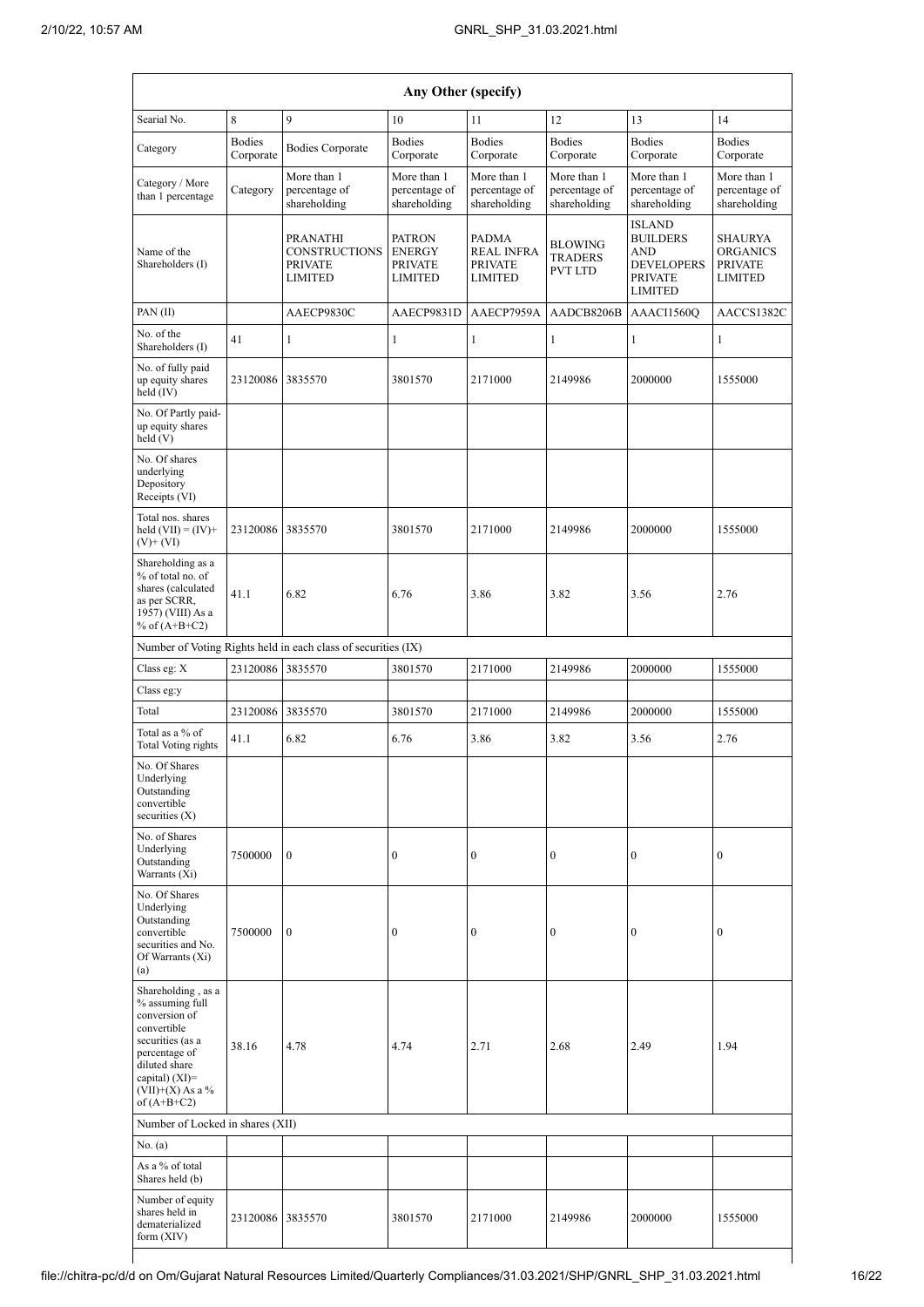| Reason for not providing PAN |  |
|------------------------------|--|
|------------------------------|--|

|                                 | Reason for not providing PAN |  |  |  |  |  |  |  |  |  |
|---------------------------------|------------------------------|--|--|--|--|--|--|--|--|--|
| Reason for not<br>providing PAN |                              |  |  |  |  |  |  |  |  |  |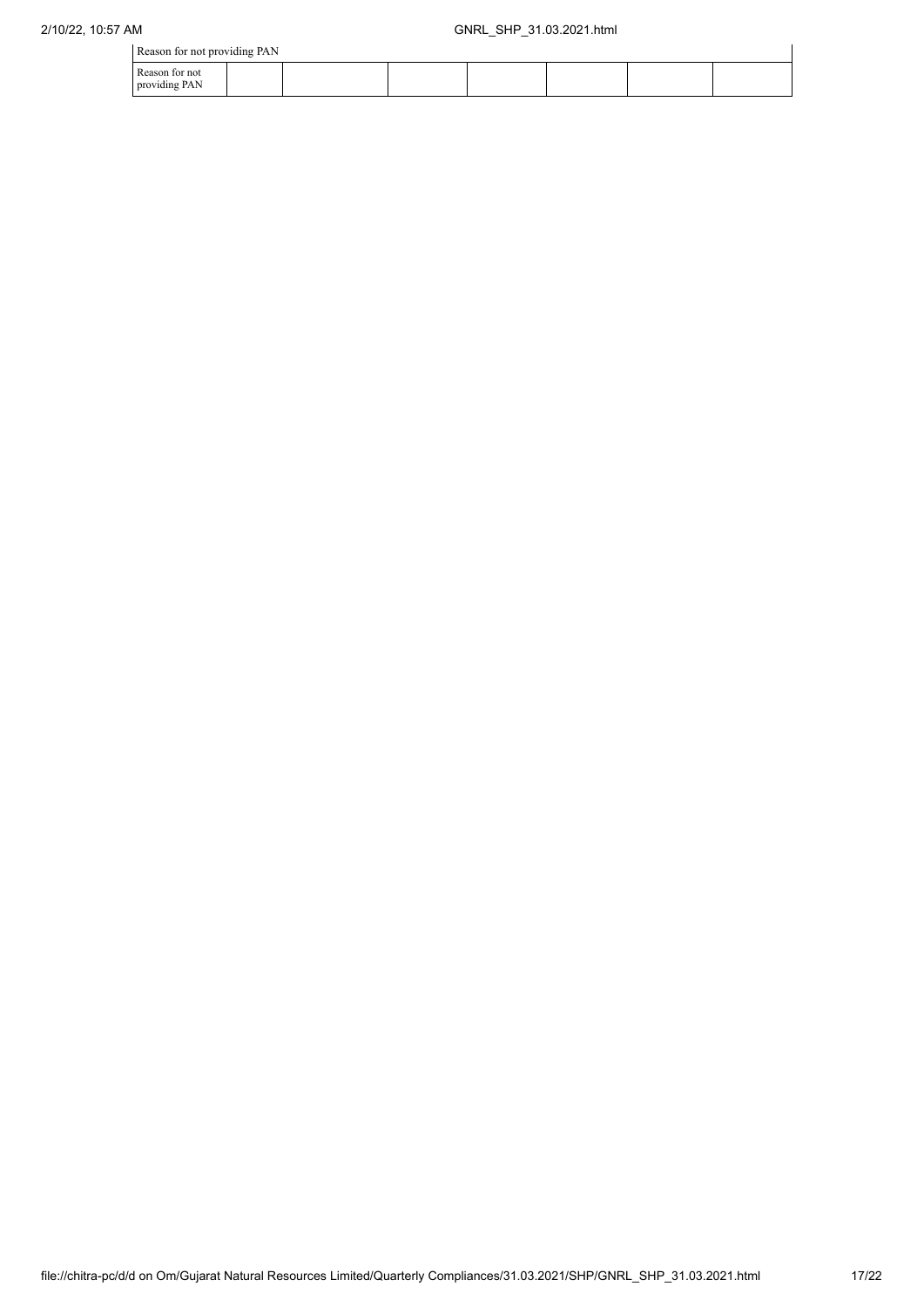|                                                                                                                                                                                        | Any Other (specify)                                           |                                                                    |                                                                      |                                                                |                                                                        |                     |                                     |  |  |  |  |  |
|----------------------------------------------------------------------------------------------------------------------------------------------------------------------------------------|---------------------------------------------------------------|--------------------------------------------------------------------|----------------------------------------------------------------------|----------------------------------------------------------------|------------------------------------------------------------------------|---------------------|-------------------------------------|--|--|--|--|--|
| Searial No.                                                                                                                                                                            | 15                                                            | 16                                                                 | 17                                                                   | 18                                                             | 19                                                                     | 20                  | 21                                  |  |  |  |  |  |
| Category                                                                                                                                                                               | <b>Bodies Corporate</b>                                       | <b>Bodies</b><br>Corporate                                         | <b>Bodies</b><br>Corporate                                           | <b>Bodies Corporate</b>                                        | <b>Bodies Corporate</b>                                                | Clearing<br>Members | Non-<br>Resident<br>Indian<br>(NRI) |  |  |  |  |  |
| Category / More<br>than 1 percentage                                                                                                                                                   | More than 1<br>percentage of<br>shareholding                  | More than 1<br>percentage of<br>shareholding                       | More than 1<br>percentage of<br>shareholding                         | More than 1<br>percentage of<br>shareholding                   | More than 1<br>percentage of<br>shareholding                           | Category            | Category                            |  |  |  |  |  |
| Name of the<br>Shareholders (I)                                                                                                                                                        | <b>SURYAJA</b><br><b>INFRASTRUCTURE</b><br>PVT. LTD.          | <b>RHETAN</b><br><b>ESTATE</b><br><b>PRIVATE</b><br><b>LIMITED</b> | <b>MILAN</b><br><b>GRAFITECH</b><br><b>PRIVATE</b><br><b>LIMITED</b> | WESTMARK<br><b>EXPORTS</b><br><b>PRIVATE</b><br><b>LIMITED</b> | <b>JAIKUSH</b><br><b>CONTRACTS</b><br><b>PRIVATE</b><br><b>LIMITED</b> |                     |                                     |  |  |  |  |  |
| PAN(II)                                                                                                                                                                                | AANCS1841B                                                    | AADCR8356E                                                         | AAECM6401E                                                           | AAACW0613Q                                                     | AACCJ1454A                                                             |                     |                                     |  |  |  |  |  |
| No. of the<br>Shareholders (I)                                                                                                                                                         | 1                                                             | $\mathbf{1}$                                                       | 1                                                                    | 1                                                              | 1                                                                      | 10                  | 14                                  |  |  |  |  |  |
| No. of fully paid<br>up equity shares<br>held (IV)                                                                                                                                     | 1555000                                                       | 1500000                                                            | 1075276                                                              | 1000000                                                        | 968000                                                                 | 173016              | 26053                               |  |  |  |  |  |
| No. Of Partly paid-<br>up equity shares<br>held (V)                                                                                                                                    |                                                               |                                                                    |                                                                      |                                                                |                                                                        |                     |                                     |  |  |  |  |  |
| No. Of shares<br>underlying<br>Depository<br>Receipts (VI)                                                                                                                             |                                                               |                                                                    |                                                                      |                                                                |                                                                        |                     |                                     |  |  |  |  |  |
| Total nos. shares<br>held $(VII) = (IV) +$<br>$(V)$ + $(VI)$                                                                                                                           | 1555000                                                       | 1500000                                                            | 1075276                                                              | 1000000                                                        | 968000                                                                 | 173016              | 26053                               |  |  |  |  |  |
| Shareholding as a<br>% of total no. of<br>shares (calculated<br>as per SCRR,<br>1957) (VIII) As a<br>% of $(A+B+C2)$                                                                   | 2.76                                                          | 2.67                                                               | 1.91                                                                 | 1.78                                                           | 1.72                                                                   | 0.31                | 0.05                                |  |  |  |  |  |
|                                                                                                                                                                                        | Number of Voting Rights held in each class of securities (IX) |                                                                    |                                                                      |                                                                |                                                                        |                     |                                     |  |  |  |  |  |
| Class eg: X                                                                                                                                                                            | 1555000                                                       | 1500000                                                            | 1075276                                                              | 1000000                                                        | 968000                                                                 | 173016              | 26053                               |  |  |  |  |  |
| Class eg:y                                                                                                                                                                             |                                                               |                                                                    |                                                                      |                                                                |                                                                        |                     |                                     |  |  |  |  |  |
| Total<br>Total as a % of                                                                                                                                                               | 1555000<br>2.76                                               | 1500000<br>2.67                                                    | 1075276<br>1.91                                                      | 1000000<br>1.78                                                | 968000<br>1.72                                                         | 173016<br>0.31      | 26053<br>0.05                       |  |  |  |  |  |
| <b>Total Voting rights</b><br>No. Of Shares<br>Underlying<br>Outstanding<br>convertible<br>securities $(X)$                                                                            |                                                               |                                                                    |                                                                      |                                                                |                                                                        |                     |                                     |  |  |  |  |  |
| No. of Shares<br>Underlying<br>Outstanding<br>Warrants (Xi)                                                                                                                            | $\mathbf{0}$                                                  | $\boldsymbol{0}$                                                   | $\mathbf{0}$                                                         | 0                                                              | $\boldsymbol{0}$                                                       | $\mathbf{0}$        | $\mathbf{0}$                        |  |  |  |  |  |
| No. Of Shares<br>Underlying<br>Outstanding<br>convertible<br>securities and No.<br>Of Warrants (Xi)<br>(a)                                                                             | $\mathbf{0}$                                                  | $\boldsymbol{0}$                                                   | $\boldsymbol{0}$                                                     | 0                                                              | $\boldsymbol{0}$                                                       | $\mathbf{0}$        | $\boldsymbol{0}$                    |  |  |  |  |  |
| Shareholding, as a<br>% assuming full<br>conversion of<br>convertible<br>securities (as a<br>percentage of<br>diluted share<br>capital) $(XI)=$<br>$(VII)+(X)$ As a %<br>of $(A+B+C2)$ | 1.94                                                          | 1.87                                                               | 1.34                                                                 | 1.25                                                           | 1.21                                                                   | 0.22                | 0.03                                |  |  |  |  |  |
| Number of Locked in shares (XII)                                                                                                                                                       |                                                               |                                                                    |                                                                      |                                                                |                                                                        |                     |                                     |  |  |  |  |  |
| No. (a)                                                                                                                                                                                |                                                               |                                                                    |                                                                      |                                                                |                                                                        |                     |                                     |  |  |  |  |  |
| As a % of total<br>Shares held (b)                                                                                                                                                     |                                                               |                                                                    |                                                                      |                                                                |                                                                        |                     |                                     |  |  |  |  |  |
| Number of equity<br>shares held in<br>dematerialized<br>form (XIV)                                                                                                                     | 1555000                                                       | 1500000                                                            | 1075276                                                              | 1000000                                                        | 968000                                                                 | 173016              | 26053                               |  |  |  |  |  |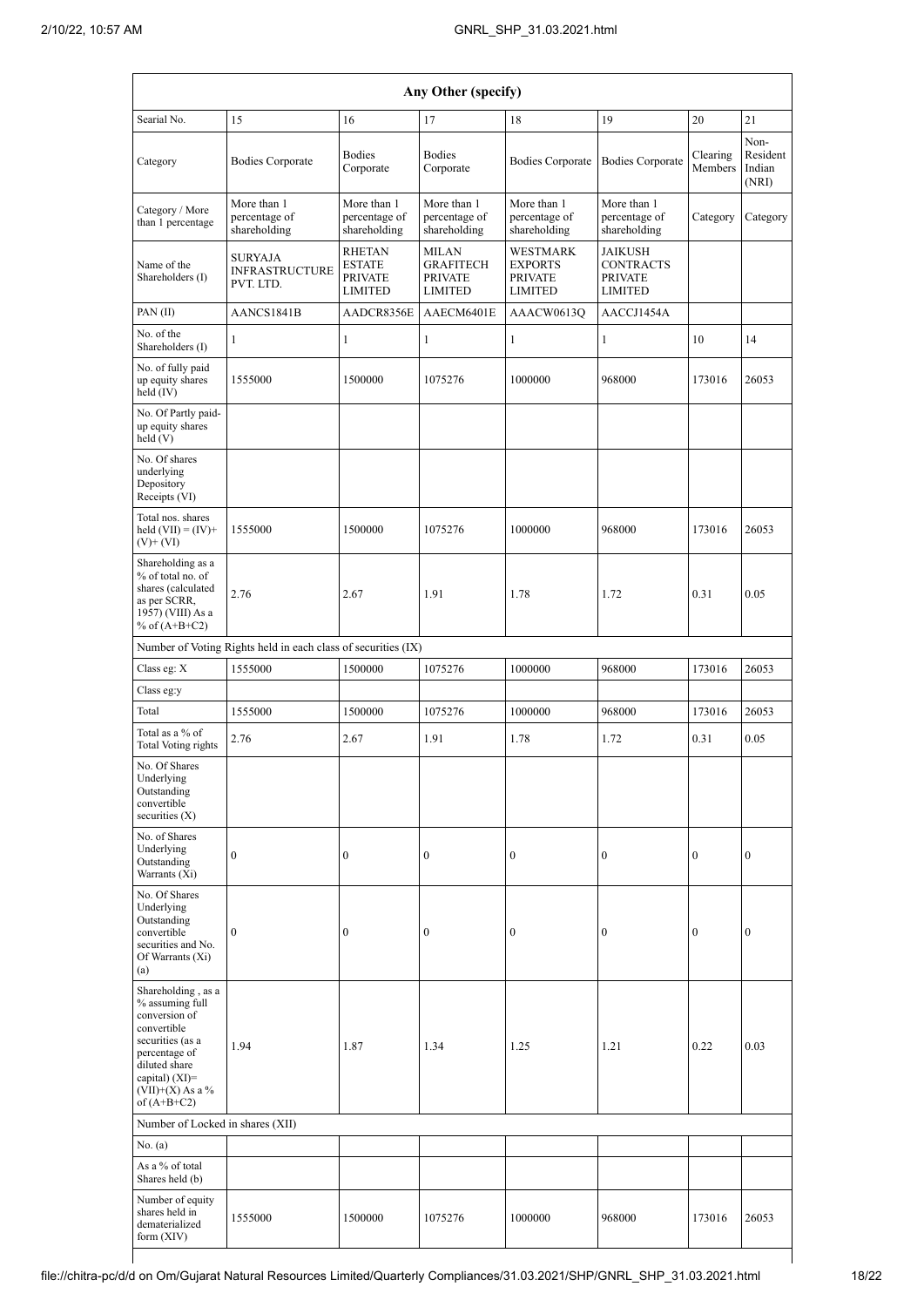Reason for not providing PAN

|               | Reason for not providing PAN<br>Reason for not |  |  |  |  |  |  |  |  |  |  |
|---------------|------------------------------------------------|--|--|--|--|--|--|--|--|--|--|
| providing PAN |                                                |  |  |  |  |  |  |  |  |  |  |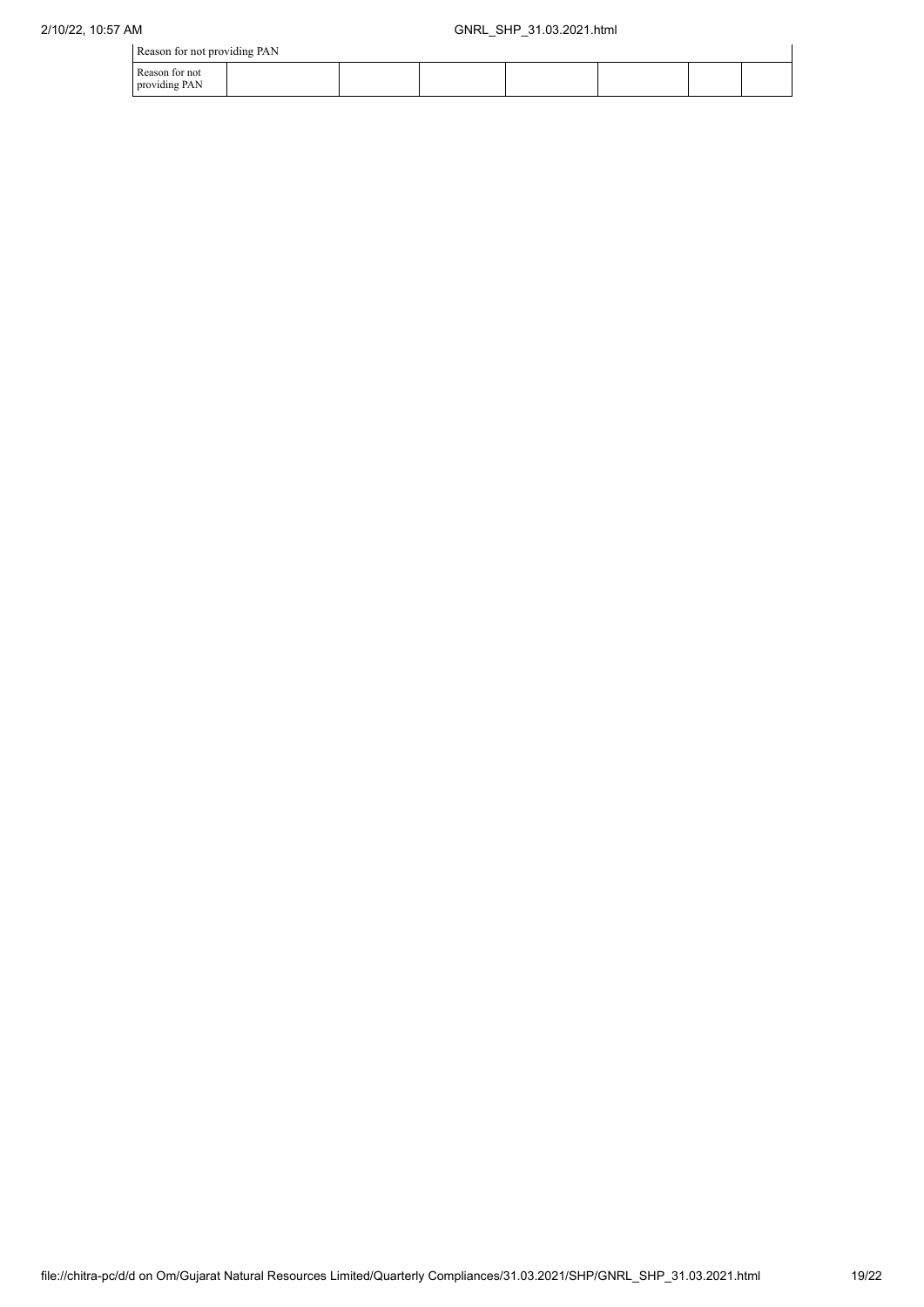|                                                                                                                                                                                        |                  | Any Other (specify)                                           |                       |
|----------------------------------------------------------------------------------------------------------------------------------------------------------------------------------------|------------------|---------------------------------------------------------------|-----------------------|
| Searial No.                                                                                                                                                                            | 22               | 23                                                            |                       |
| Category                                                                                                                                                                               | <b>HUF</b>       | <b>HUF</b>                                                    |                       |
| Category / More<br>than 1 percentage                                                                                                                                                   | Category         | More than 1 percentage of shareholding                        |                       |
| Name of the<br>Shareholders (I)                                                                                                                                                        |                  | ARVINDBHAI CHHAGANLAL THAKKAR HUF                             | Click here to go back |
| PAN(II)                                                                                                                                                                                |                  | AADHA1228D                                                    | Total                 |
| No. of the<br>Shareholders (I)                                                                                                                                                         | 55               | $\mathbf{1}$                                                  | 130                   |
| No. of fully paid<br>up equity shares<br>$held$ (IV)                                                                                                                                   | 2194812          | 2000000                                                       | 34530810              |
| No. Of Partly paid-<br>up equity shares<br>held(V)                                                                                                                                     |                  |                                                               |                       |
| No. Of shares<br>underlying<br>Depository<br>Receipts (VI)                                                                                                                             |                  |                                                               |                       |
| Total nos. shares<br>held $(VII) = (IV) +$<br>$(V)$ + $(VI)$                                                                                                                           | 2194812          | 2000000                                                       | 34530810              |
| Shareholding as a<br>% of total no. of<br>shares (calculated<br>as per SCRR,<br>1957) (VIII) As a<br>% of $(A+B+C2)$                                                                   | 3.9              | 3.56                                                          | 61.39                 |
|                                                                                                                                                                                        |                  | Number of Voting Rights held in each class of securities (IX) |                       |
| Class eg: X                                                                                                                                                                            | 2194812          | 2000000                                                       | 34530810              |
| Class eg:y                                                                                                                                                                             |                  |                                                               |                       |
| Total                                                                                                                                                                                  | 2194812          | 2000000                                                       | 34530810              |
| Total as a % of<br>Total Voting rights                                                                                                                                                 | 3.9              | 3.56                                                          | 61.39                 |
| No. Of Shares<br>Underlying<br>Outstanding<br>convertible<br>securities (X)                                                                                                            |                  |                                                               |                       |
| No. of Shares<br>Underlying<br>Outstanding<br>Warrants (Xi)                                                                                                                            | $\bf{0}$         | $\bf{0}$                                                      | 15000000              |
| No. Of Shares<br>Underlying<br>Outstanding<br>convertible<br>securities and No.<br>Of Warrants (Xi)<br>(a)                                                                             | $\boldsymbol{0}$ | $\boldsymbol{0}$                                              | 15000000              |
| Shareholding, as a<br>% assuming full<br>conversion of<br>convertible<br>securities (as a<br>percentage of<br>diluted share<br>capital) $(XI)=$<br>$(VII)+(X)$ As a %<br>of $(A+B+C2)$ | 2.73             | 2.49                                                          | 61.72                 |
| Number of Locked in shares (XII)                                                                                                                                                       |                  |                                                               |                       |
| No. (a)                                                                                                                                                                                |                  |                                                               |                       |
| As a % of total<br>Shares held (b)                                                                                                                                                     |                  |                                                               |                       |
| Number of equity<br>shares held in<br>dematerialized<br>form $(XIV)$                                                                                                                   | 2194812          | 2000000                                                       | 34530810              |
| Reason for not providing PAN                                                                                                                                                           |                  |                                                               |                       |
| Reason for not<br>providing PAN                                                                                                                                                        |                  |                                                               |                       |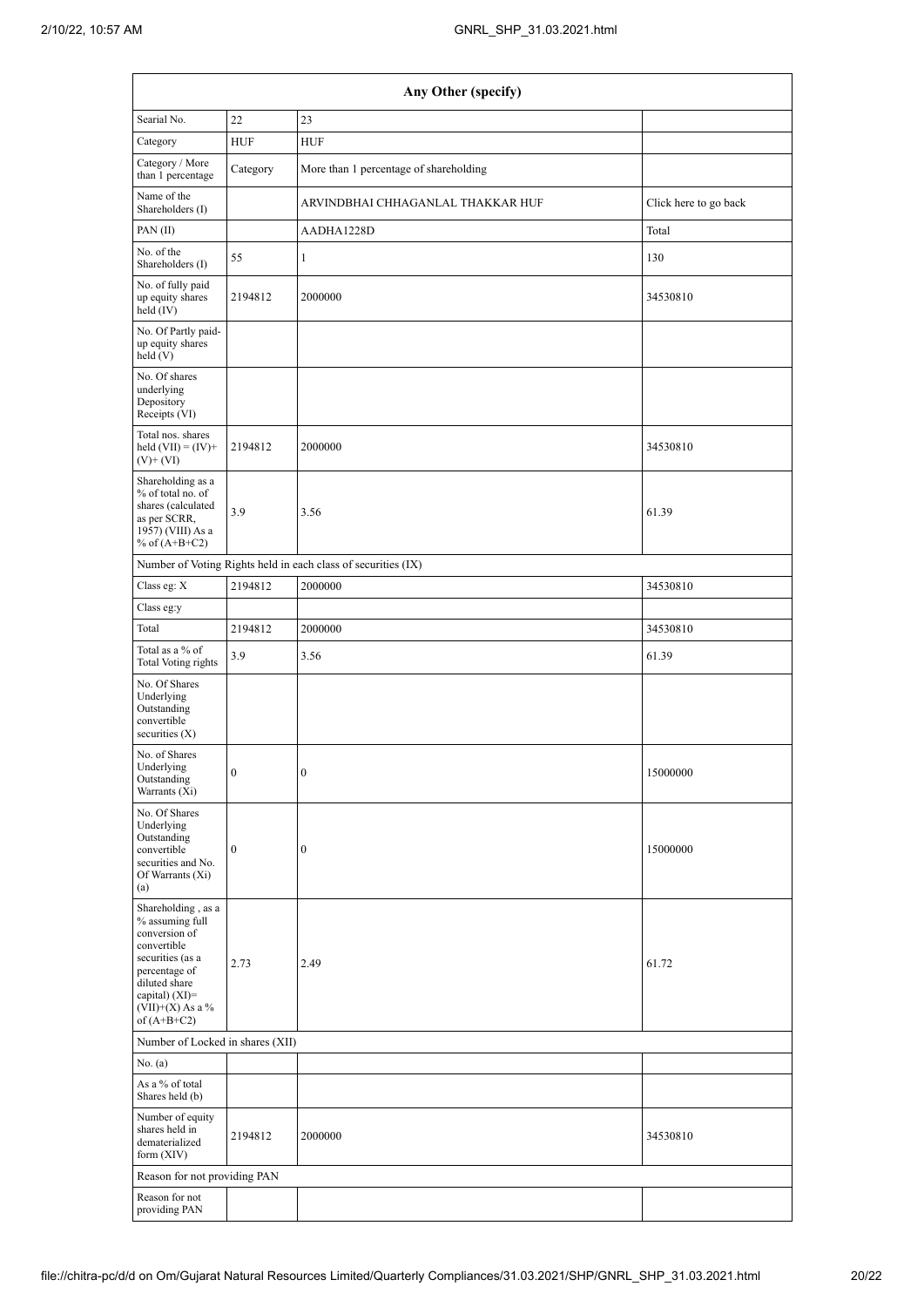|                        | <b>Text Block</b> |
|------------------------|-------------------|
| Textual Information(1) | Exempted          |